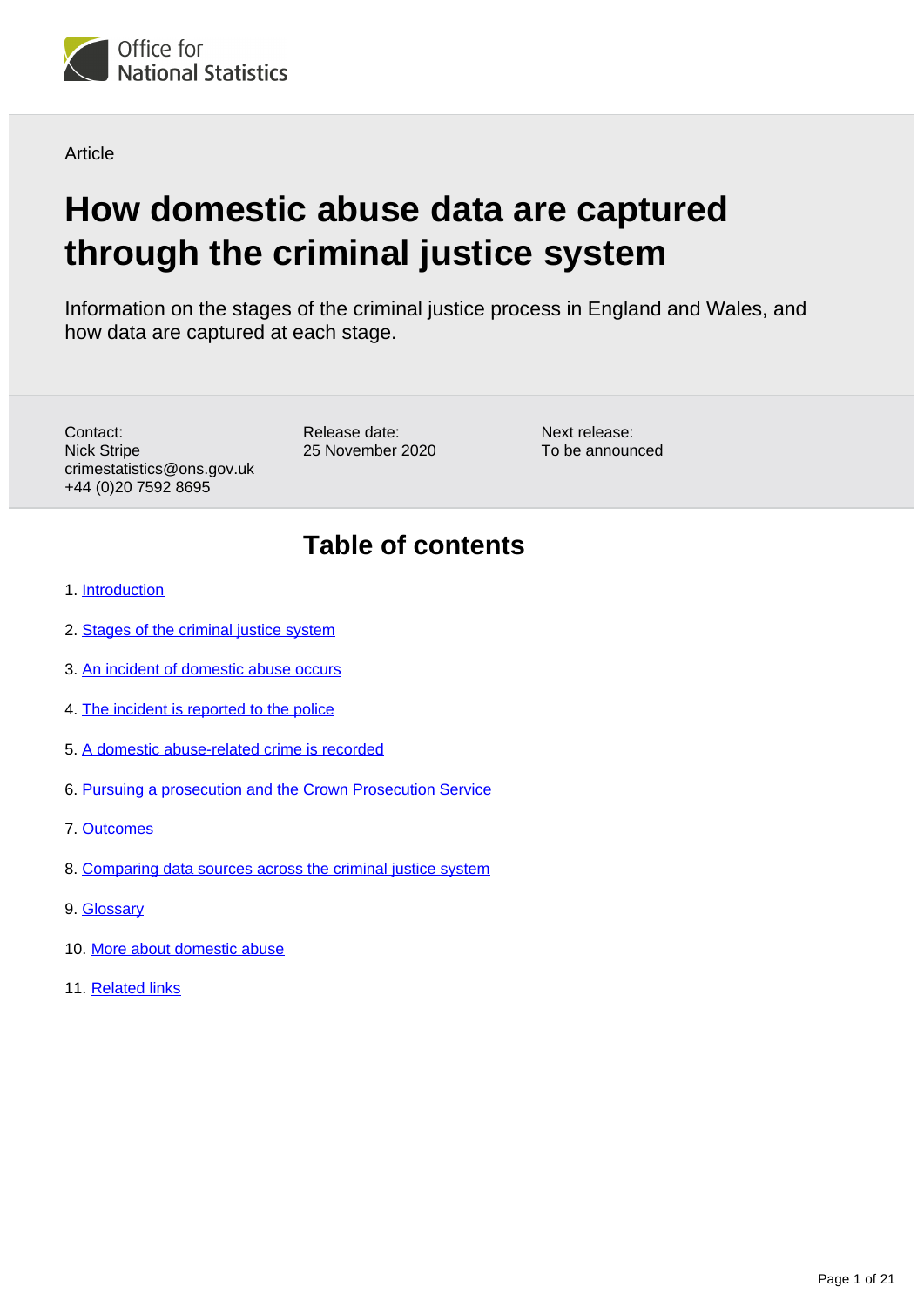## <span id="page-1-0"></span>**1 . Introduction**

This publication is part of our domestic abuse statistics release. It brings together data from a range of different organisations to create a more coherent picture of how victims and perpetrators of domestic abuse interact with the criminal justice system and support services. It has been produced, working in collaboration with, and using data sources from

- Crown Prosecution Service (CPS)
- Her Majesty's Courts and Tribunals Service
- Her Majesty's Inspectorate of Constabulary and Fire and Rescue Services (HMICFRS)
- Home Office
- ManKind Initiative
- Ministry of Justice
- National Domestic Violence Helpline, run in partnership between Women's Aid and Refuge
- Refuge
- SafeLives
- $\bullet$ Suzy Lamplugh Trust
- Victim Support
- Welsh Women's Aid
- Women's Aid Federation of England

Up-to-date statistics, and other commentary discussing domestic abuse in England and Wales, can be found in the most recent [Domestic abuse in England and Wales overview](https://www.ons.gov.uk/peoplepopulationandcommunity/crimeandjustice/bulletins/domesticabuseinenglandandwalesoverview/november2020).

Throughout the release we present both official statistics and National Statistics. [National Statistics](https://osr.statisticsauthority.gov.uk/national-statistics/) are a subset of [official statistics](https://osr.statisticsauthority.gov.uk/national-statistics/) that have been certified by the UK Statistics Authority as compliant with its Code of Practice for Statistics.

Data from the following sources are classified as National Statistics:

- Crime Survey for England and Wales
- Home Office Homicide Index
- Ministry of Justice criminal justice and family court statistics

Data from the following sources are classified as official statistics: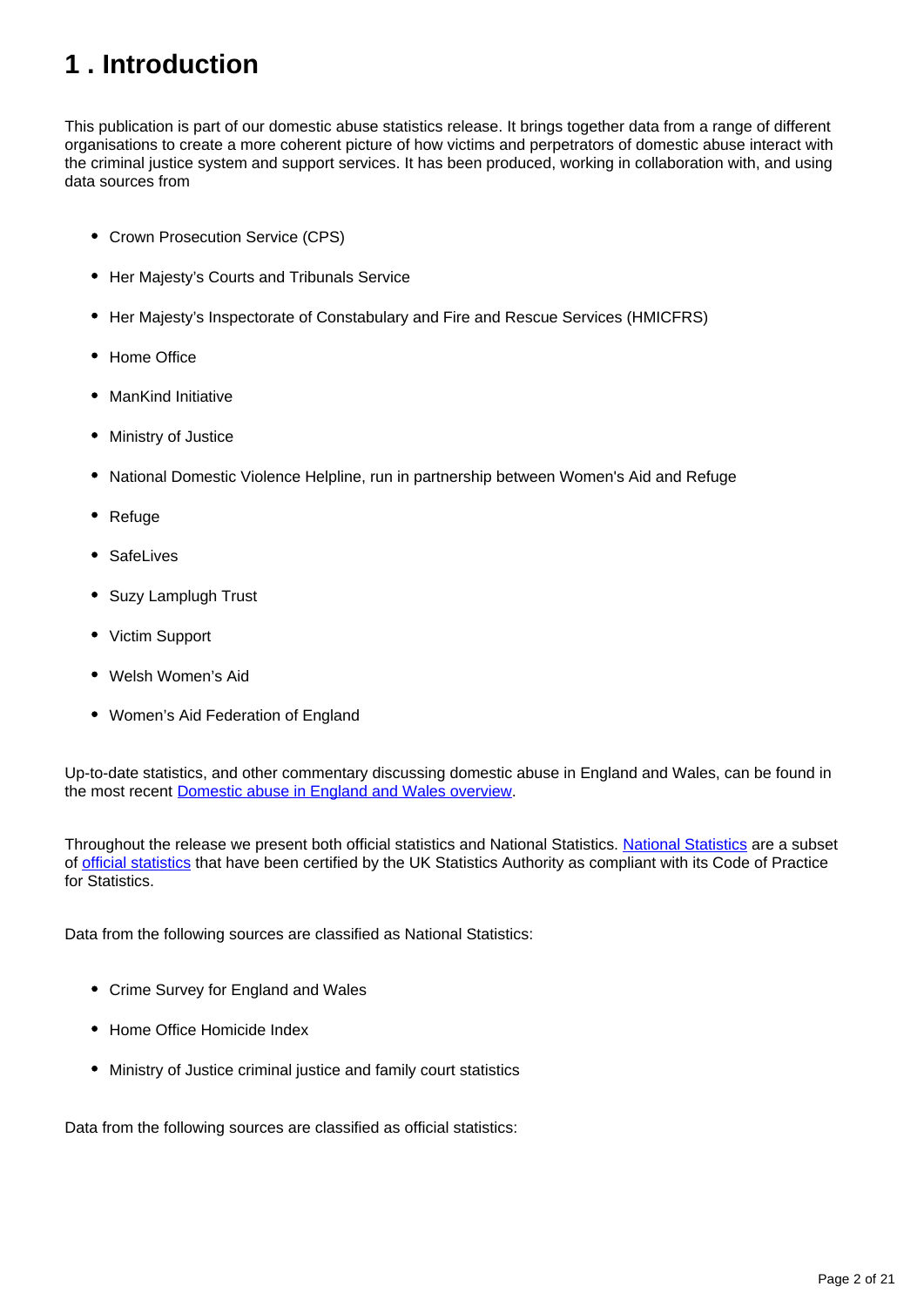- police recorded crime
- crime outcomes data

Other data included are from administrative datasets that do not fall within the scope of official statistics.

This publication presents the stages of the criminal justice process in England and Wales for cases of domestic abuse. It describes how the data are captured at each stage of the process and provides important information about each data source. It should be viewed alongside the other publications and data in this release to aid understanding.

## <span id="page-2-0"></span>**2 . Stages of the criminal justice system**

Figure 1 provides a high level overview of how cases of domestic abuse are captured and flow through the criminal justice system. The following sections of this publication provide detailed information on each stage of the process and the data sources available. Data from the criminal justice system are discussed in the latest [Domestic abuse and the criminal justice system](https://www.ons.gov.uk/peoplepopulationandcommunity/crimeandjustice/articles/domesticabuseandthecriminaljusticesystemenglandandwales/november2020) publication. For detailed definitions of terms referred to throughout this publication see the [Glossary](https://www.ons.gov.uk/peoplepopulationandcommunity/crimeandjustice/articles/howdomesticabusedataarecapturedthroughthecriminaljusticesystem/2019-11-25#glossary).





**Source: Office for National Statistics**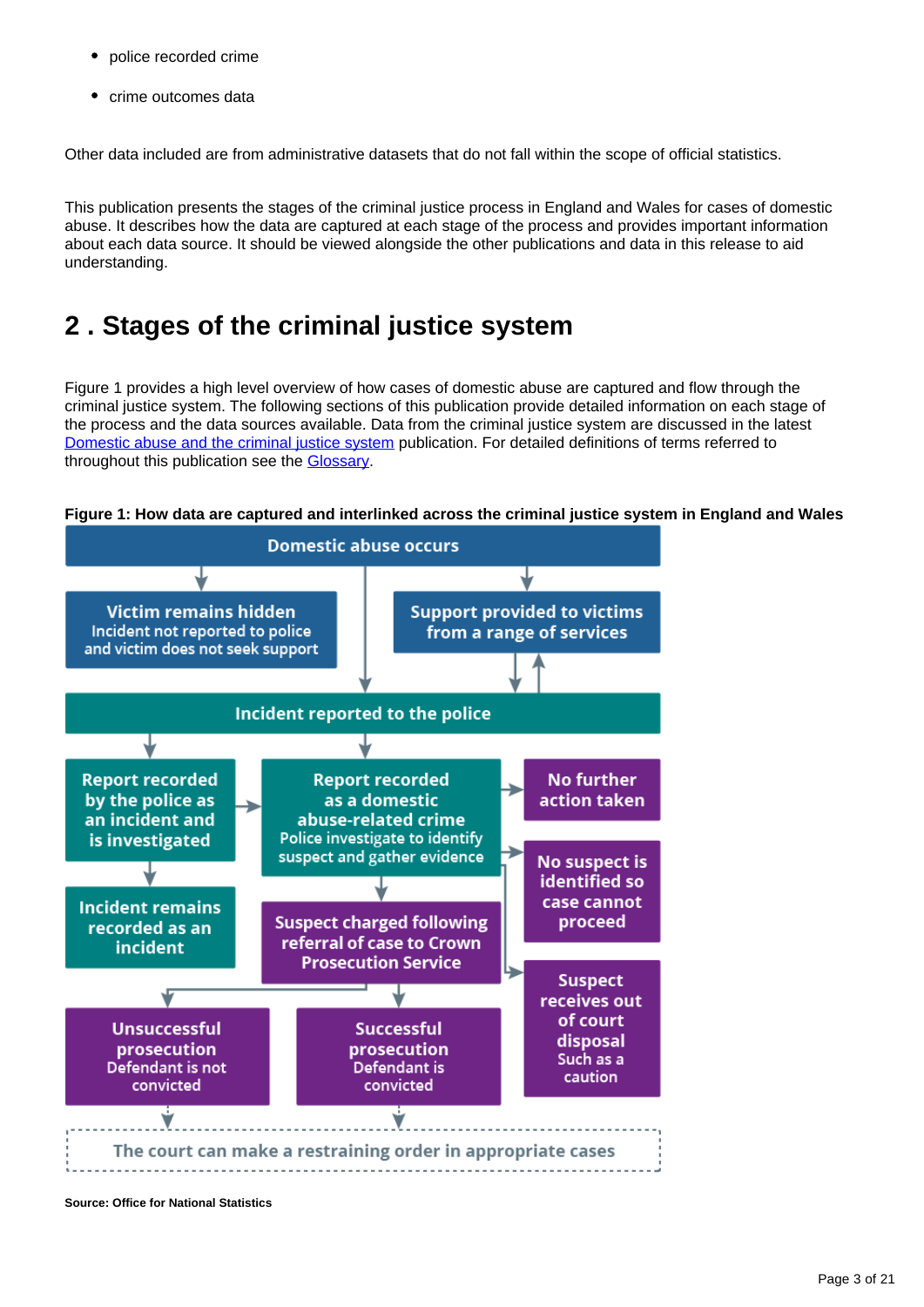## <span id="page-3-0"></span>**3 . An incident of domestic abuse occurs**

Following a single or repeated occurrence of domestic abuse, a victim may choose to tell someone or seek support. Alternatively, a third party (relative, friend, professional) may report on the victim's behalf either with or without their knowledge.

### **Victim remains hidden**

In cases where a victim chooses not to report the matter to the police or to other domestic abuse services, the victim remains hidden from the police and the criminal justice system.

Such victims may be included in the statistics produced from the Crime Survey for England and Wales (CSEW). The CSEW is a victimisation survey which asks people about their experiences of a range of crimes irrespective of whether they reported them to the police. Prevalence estimates for domestic abuse are produced from the selfcompletion module on domestic abuse, sexual victimisation and stalking from the CSEW. The CSEW presents two headline measures of domestic abuse: one relates to experiences since the age of 16 years and the other is limited to those experiences in the 12 months prior to interview.

The CSEW covers the population living in households in England and Wales; it does not cover the population living in group residences (for example, care homes or student halls of residence) or other institutions.

For the self-completion module, respondents are handed a tablet computer to use to answer questions. This allows respondents to feel more at ease when answering these sensitive questions because of increased confidence in the privacy and confidentiality of the survey.

The age range for respondents eligible for the self-completion module was expanded in April 2017, changing from adults aged 16 to 59 years to adults aged 16 to 74 years living in households in England and Wales. Further information about this can be found in section 2.3 of the [User guide to crime statistics in England and Wales](https://www.ons.gov.uk/peoplepopulationandcommunity/crimeandjustice/methodologies/userguidetocrimestatisticsforenglandandwales#crime-survey-for-england-and-wales-csew).

The measurement of domestic abuse in the CSEW combines partner abuse (non-sexual), family abuse (nonsexual) and sexual assault or stalking carried out by a current or former partner or other family member. This broadly matches the [government's definition](https://www.gov.uk/government/news/new-definition-of-domestic-violence) of domestic violence and abuse.

The CSEW estimates do not completely capture the offence of controlling or coercive behaviour. New survey questions to better estimate experiences of this type of abuse are still under development. Details of the research carried out to date can be found in the article on [Developing a measure of controlling or coercive behaviour](https://www.ons.gov.uk/peoplepopulationandcommunity/crimeandjustice/articles/developingameasureofcontrollingorcoercivebehaviour/2019-04-18).

### **Support is provided to victims from a range of services**

Some victims seek help from support services or are referred to services by another agency, for example, health services. This can occur whether the case comes to the attention of the police or not.

In cases which do come to the attention of the police, the victim may be referred to support services by the police. Alternatively, the victim may have reported the incident to the police following an interaction with support services.

In the **[Domestic abuse release](https://publishing.ons.gov.uk/peoplepopulationandcommunity/crimeandjustice/bulletins/domesticabuseinenglandandwalesoverview/november2020)** we present a selection of data on the provision of domestic abuse victim services in England and Wales. These data are collected and held by a range of charities, and cover topics such as the availability of services and characteristics of service users.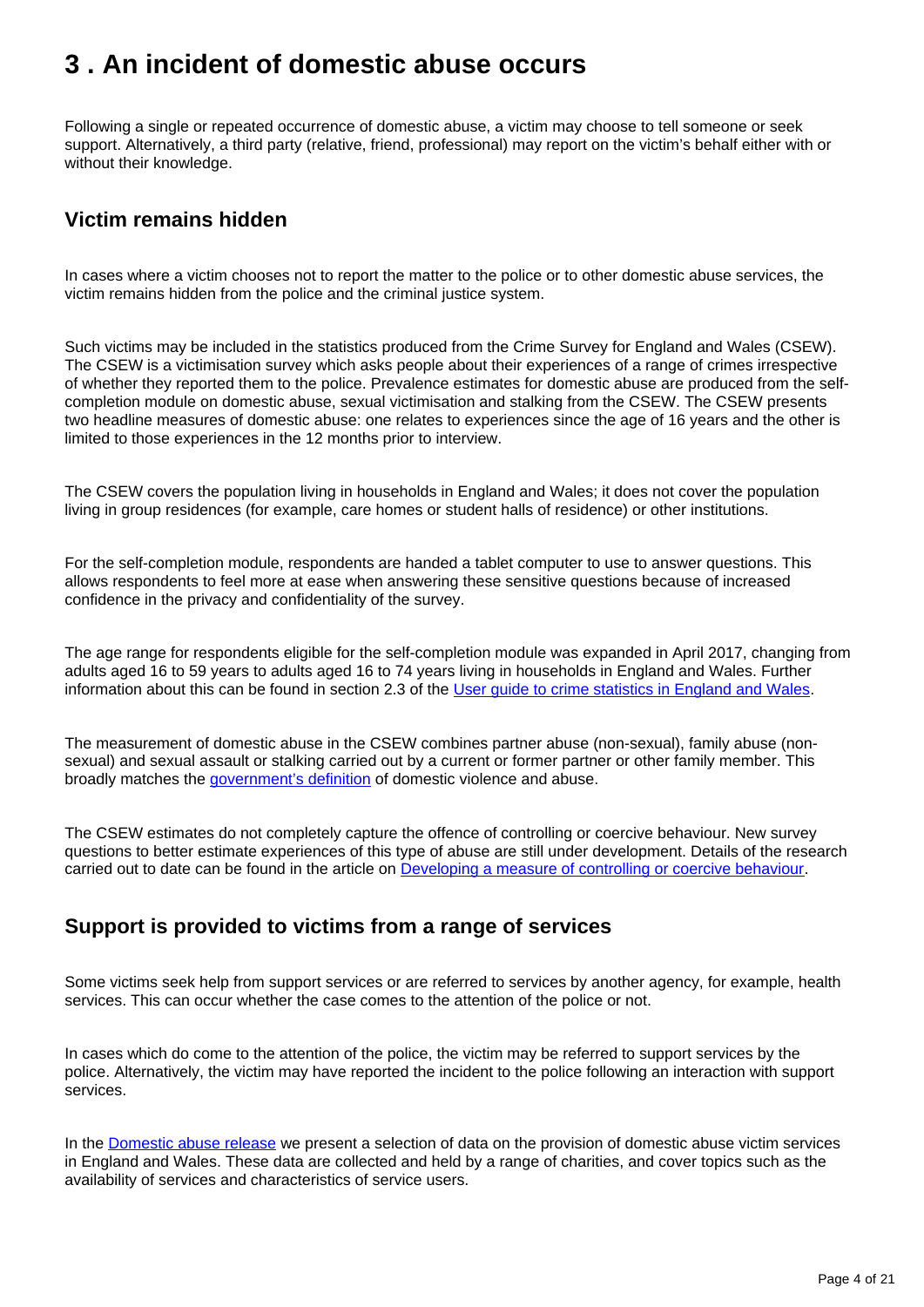Services data included are provided by:

- [ManKind Initiative](https://www.mankind.org.uk/)
- [Refuge](https://www.refuge.org.uk/)
- **[SafeLives](http://www.safelives.org.uk/)**
- [Suzy Lamplugh Trust](https://www.suzylamplugh.org/)
- [Victim Support](https://www.victimsupport.org.uk/)
- [Welsh Women's Aid](http://www.welshwomensaid.org.uk/)
- [Women's Aid Federation of England](https://www.womensaid.org.uk/)

These data are sourced from non-governmental, administrative datasets and are not classified as official statistics. Data on domestic abuse services reflect support offered to victims that become visible to these services.

## <span id="page-4-0"></span>**4 . The incident is reported to the police**

The first recording stage in the criminal justice process begins when the police receive a report of an incident of domestic abuse. An incident can be reported to the police by victims, members of the public, or can be referred by a police officer or a "third party", including professionals such as NHS staff and social workers.

Domestic abuse-related incidents cover reports of threatening behaviour, violence or abuse (psychological, physical, sexual, financial or emotional) between adults, aged 16 years and over, who are or have been intimate partners or family members (regardless of gender or sexuality). The police, at this stage, will either:

- record a domestic abuse-related incident pending further investigation
- record the incident as a domestic abuse-related crime if it is clear that such an offence has taken place

The Home Office provides data on the number of domestic abuse-related incidents. To get a better picture of the demand upon the police that relates to domestic abuse, it is necessary to consider both domestic abuse-related incidents and crimes.

### **The report is recorded by the police as an incident**

When the police record a report of domestic abuse as an incident, they must then assess whether or not an offence has been committed in accordance with the National Crime Recording Standard (NCRS)<sup>1</sup>.

For cases that are recorded first as an incident, there are two possible outcomes. If it is concluded that a crime did not take place, the domestic abuse incident remains recorded as an incident. Alternatively, a crime, identified as domestic abuse-related, may be recorded in addition to the incident.

Not all reported crimes are recorded as an incident first. If it is clear when the incident is reported that an offence has occurred, the police may record the matter as a domestic abuse-related crime immediately without first recording an incident.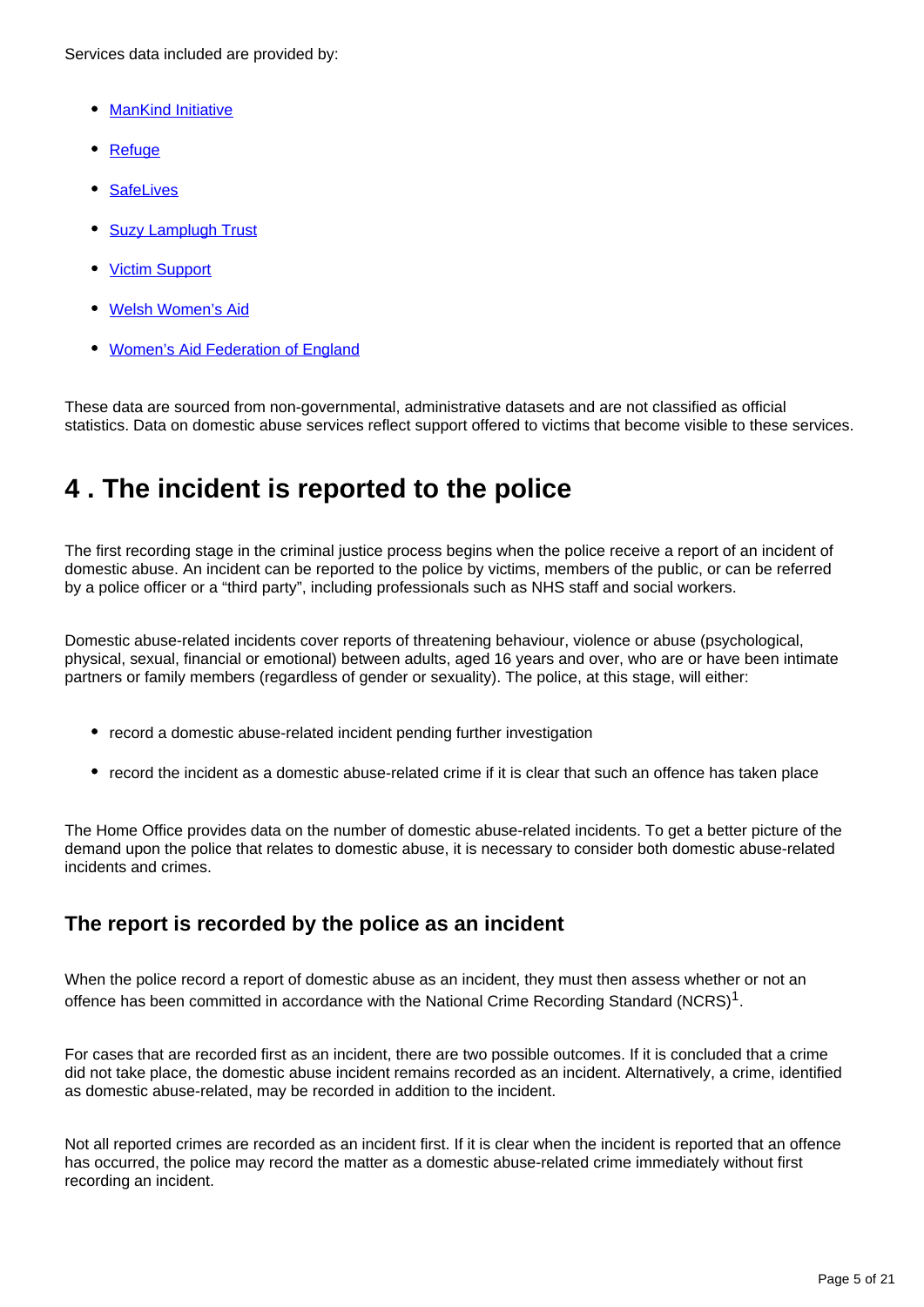### **The report is recorded as a domestic abuse-related crime**

If it is concluded that an offence has been committed, either immediately when reported, or after being recorded as an incident, the matter will be recorded as a crime and will be identified as domestic abuse-related.

#### **Notes for: The incident is reported to the police**

1. An example of a domestic abuse incident that does not amount to a crime would be two family members having a loud argument, a third party calls the police, the police attend and calm the situation down, but no crime has taken place.

## <span id="page-5-0"></span>**5 . A domestic abuse-related crime is recorded**

The Home Office is responsible for the collation of recorded crime data supplied by the 43 territorial police forces of England and Wales, plus the British Transport Police $^{\mathsf{1}}$ .

Offences that are domestic abuse-related will be recorded under the respective offence that has been committed, for example, assault with injury. This is because (with the exception of controlling or coercive behaviour) domestic abuse is not currently a specific criminal offence.

The Home Office has been collecting information from the police on whether recorded offences are related to domestic abuse since April 2015<sup>2</sup>, but it is not possible to determine how many crimes were domestic abuserelated prior to this date. This system relies on the police flagging offences as domestic abuse-related and it is possible that some offences may not be correctly identified.

Domestic abuse-related crimes include "[controlling or coercive behaviour in an intimate or family relationship"](https://www.gov.uk/government/uploads/system/uploads/attachment_data/file/482528/Controlling_or_coercive_behaviour_-_statutory_guidance.pdf)<sup>3</sup>. Controlling or coercive behaviour was introduced as a specific criminal offence as part of the Serious Crime Act 2015 and came into force on 29 December 2015<sup>4</sup>.

Where data on domestic abuse-related crimes have been analysed by age and sex of the victim, data from the Home Office Data Hub $<sup>5</sup>$  are used.</sup>

In addition to domestic abuse-related crimes, the Home Office also provides data on domestic homicides. These data are extracted from the Homicide Index which contains detailed record-level information about each homicide recorded by the police in England and Wales. It is continually updated with revised information from the police and the courts and, as such, is a richer source of data than the main recorded crime dataset $^6$ .

Homicides are recorded to be "domestic" when the relationship between a victim aged 16 years and over, and the perpetrator falls into one of the following categories: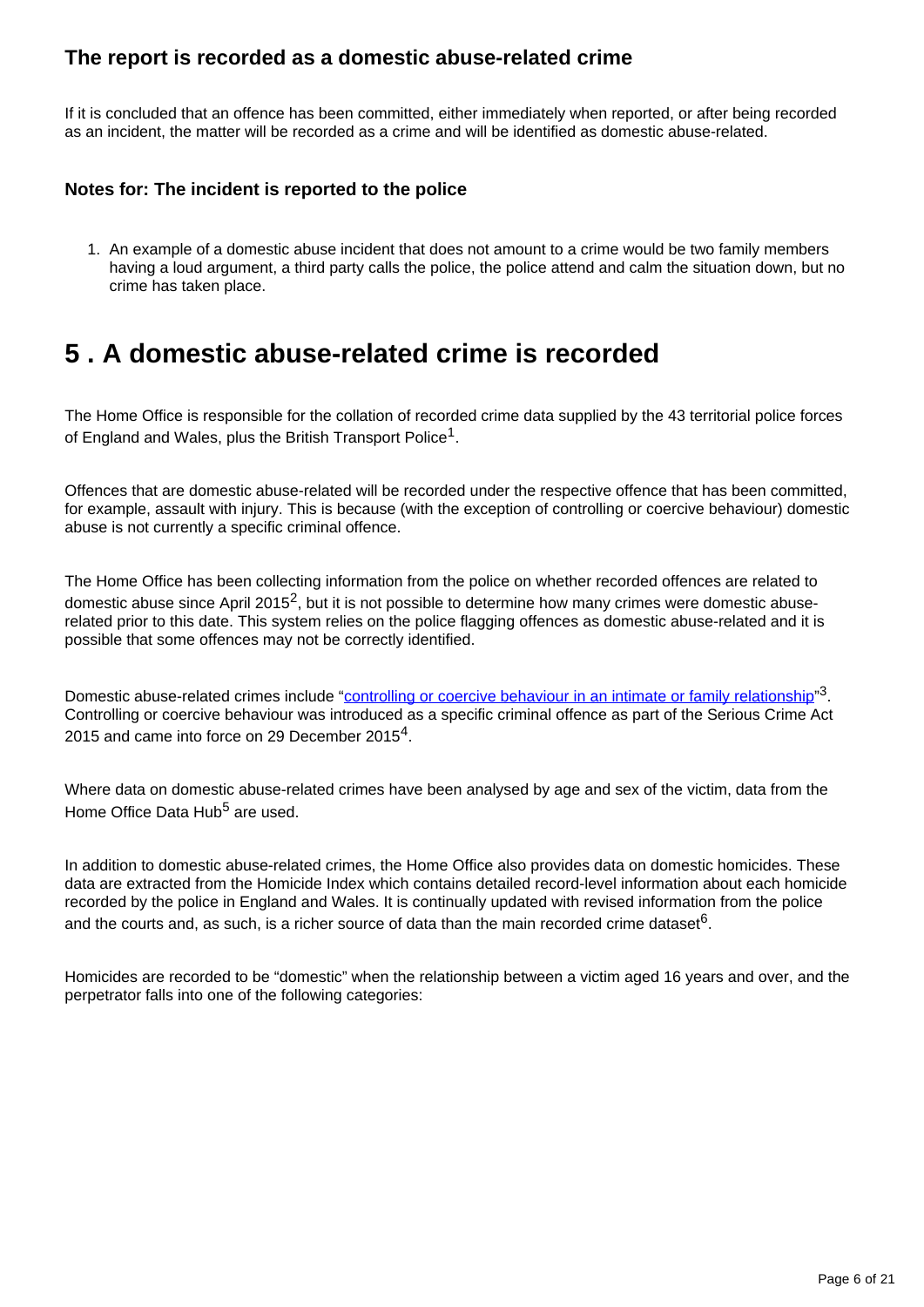- spouse
- cohabiting partner
- boyfriend or girlfriend
- ex-spouse, ex-cohabiting partner or ex-boyfriend or girlfriend
- adulterous relationship
- lover's spouse
- son or daughter or parent (including step and adopted relationships)
- brother or sister
- other relatives

These data exclude homicides where the victim was aged under 16 years, to be consistent with the government definition of domestic abuse used elsewhere in the release.

Homicide Index data are based on the year when the offence was recorded, not when the offence took place or when the case was heard in court. While in the vast majority of cases the offence will be recorded in the same year as it took place, this is not always the case. The data refer to the position as at a specific point in time, when the Homicide Index database is "frozen" for the purpose of analysis<sup>7</sup>. This will be stated alongside the findings throughout the release. The data may change as subsequent court hearings take place or as other information is received.

Analysis on data from the Homicide Index combines data for a three-year period to account for the year-to-year variability in the volume of homicides. Data on the number of domestic homicides by sex can be broken down by police force area but there is considerable volatility in these numbers over time because of the relatively low volumes involved. See the [appendix tables](https://www.ons.gov.uk/peoplepopulationandcommunity/crimeandjustice/datasets/domesticabuseprevalenceandvictimcharacteristicsappendixtables) accompanying the release for more information.

The Home Office also provides police recorded crime data on stalking and harassment offences flagged as domestic abuse-related. Stalking and harassment offences include harassment, malicious communications, racially or religiously aggravated harassment, and stalking.

The 2017 report from Her Majesty's Inspectorate of Constabulary & Fire and Rescue Services (HMICFRS), Living [in fear – the police and CPS response to harassment and stalking \(PDF, 957.7KB\),](https://www.justiceinspectorates.gov.uk/hmicfrs/wp-content/uploads/living-in-fear-the-police-and-cps-response-to-harassment-and-stalking.pdf) highlights issues with police forces not recording offences of stalking and harassment cases accurately. HMICFRS found that some stalking and harassment incidents reported to the police were not recorded at all, and when incidents were recorded as crimes, stalking was often misidentified as harassment.

Once a domestic abuse-related crime is recorded, the police then conduct an investigation which aims to collect all evidence relevant to the case, and identify a suspect. Following investigation, the police will assign an outcome to the offence: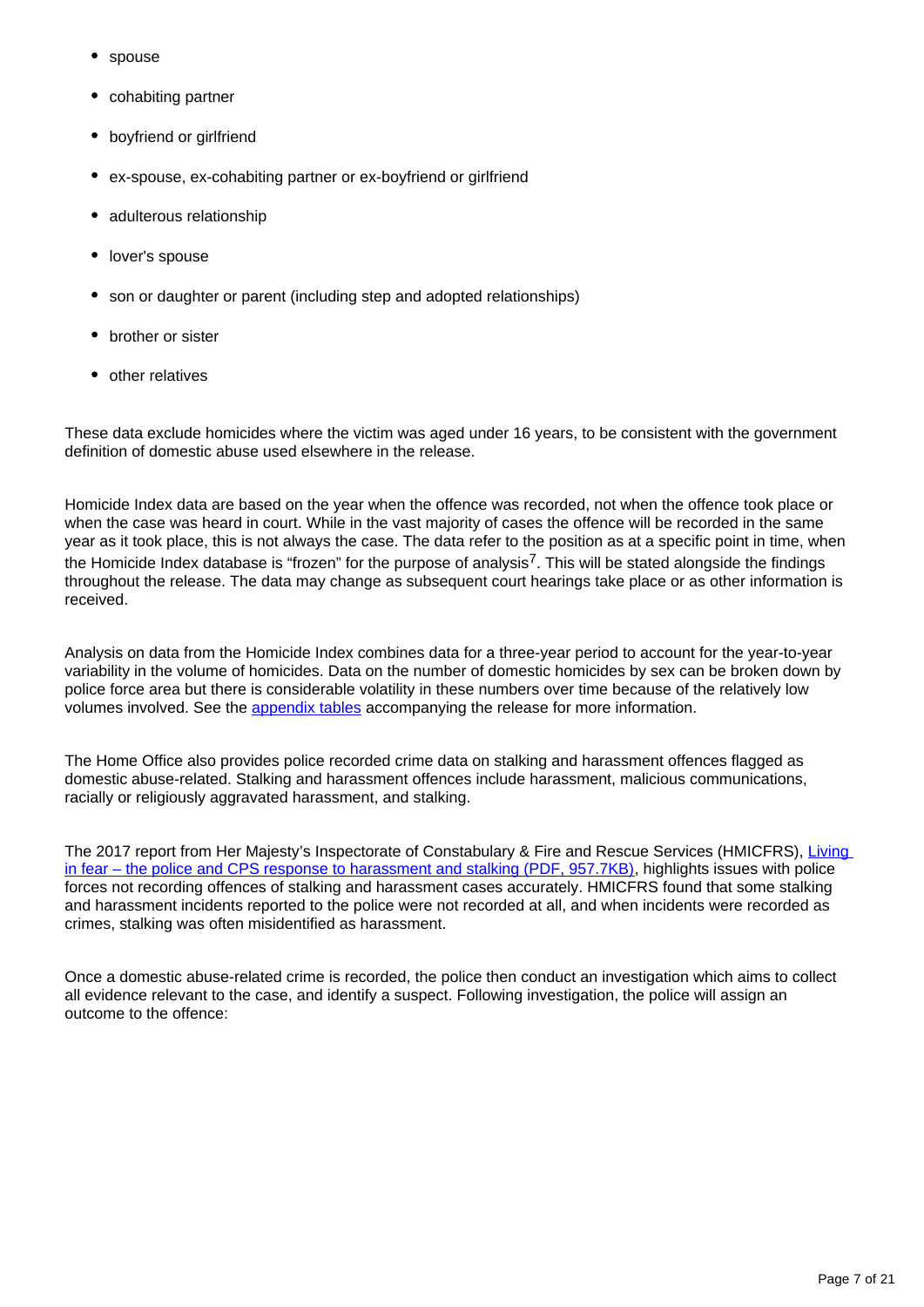- Suspect charged following referral of case to the Crown Prosecution Service (CPS): in these cases, the police charge a suspect with an offence relating to domestic abuse following a decision by the CPS.
- Case transferred: when, after further investigation, it becomes apparent that the offence took place in another police force area, this would lead to a crime being transferred to that police force for the investigation to be continued<sup>8</sup>.
- No suspect is identified so case cannot proceed: although very rare for domestic abuse cases, sometimes the investigation does not identify a suspect (as the victim may be unwilling to give details); as such, the case does not proceed.
- Suspect receives an out of court disposal, for example a caution: in some exceptional cases, the police may issue the suspect with a caution.
- Crime report is cancelled: where, after further investigation, the police decide that a crime has not taken place and subsequently, the crime report is cancelled.
- Decision that no further action will be taken: in some cases the police may decide that there is not enough evidence to take the case forward and take no further action; another example of when the police may be unable to pursue an investigation is where the offender has died before the case could be investigated or prosecuted.

### **Arrests, bails and voluntary attendances**

Once the police have recorded a crime, they may arrest a suspect. HMICFRS collect data from police forces on arrests, bails and voluntary attendances for domestic abuse-related crimes<sup>9</sup>. The latest update report (PDF, [1047KB\)](https://www.justiceinspectorates.gov.uk/hmicfrs/wp-content/uploads/the-police-response-to-domestic-abuse-an-update-report.pdf) by HMICFRS highlights concerns over the variation in arrest rates across police forces.

#### **Outcomes of domestic abuse-related and non domestic abuse-related crimes**

Police recorded crime data on outcomes of domestic abuse-related and non domestic abuse-related crimes are from the Home Office Data Hub. These data also provide information on the time taken to assign an outcome.

#### **Notes for: A domestic abuse-related crime is recorded**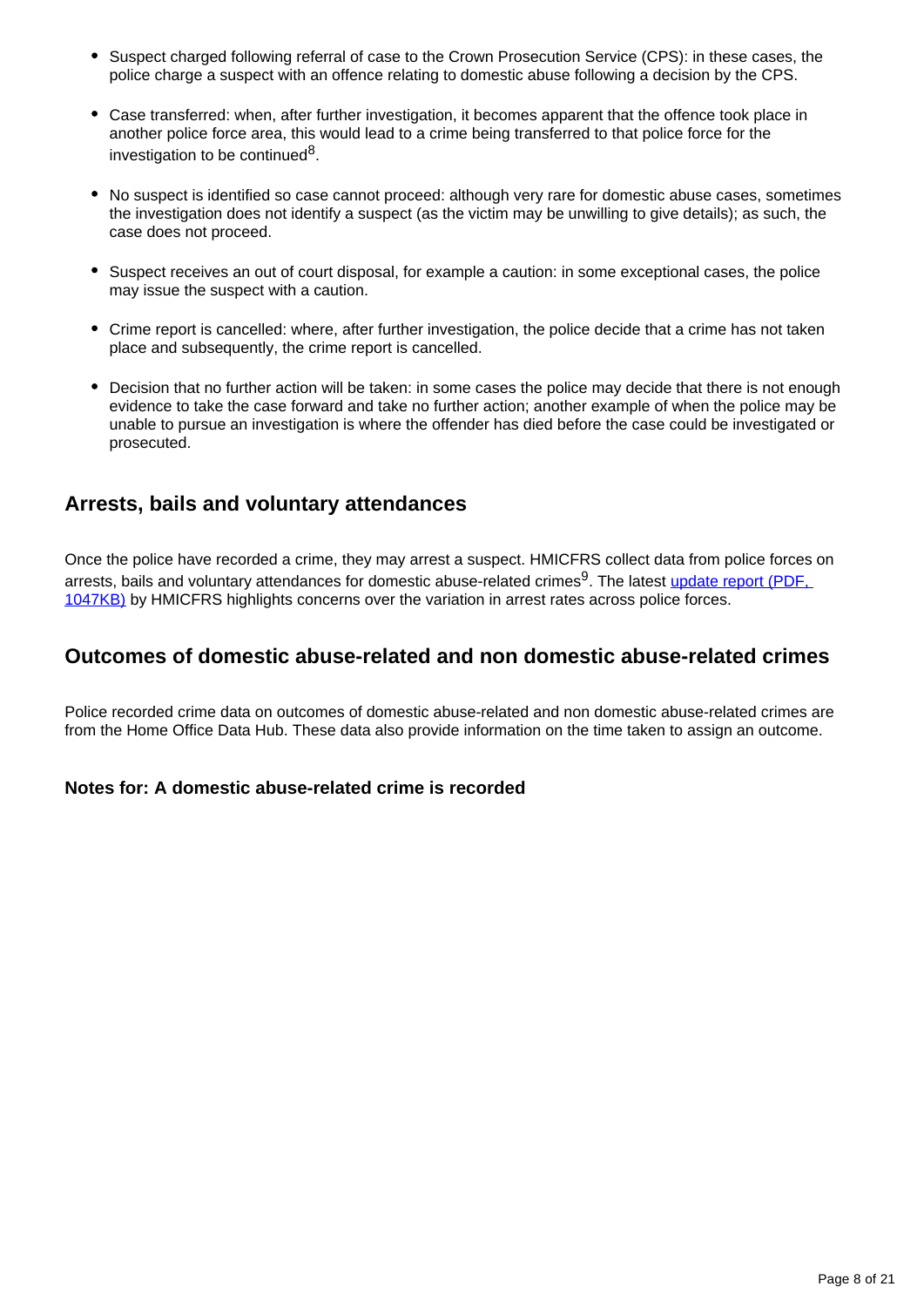- 1. For more information on how police forces submit their data to the Home Office, please refer to Section 3.1 [of the User guide to crime statistics.](https://www.ons.gov.uk/peoplepopulationandcommunity/crimeandjustice/methodologies/userguidetocrimestatisticsforenglandandwales#police-recorded-crime)
- 2. In response to a recommendation in the Her Majesty's Inspectorate of Constabulary (HMIC) 2014 report [Everyone's business: Improving the police response to domestic abuse,](https://www.justiceinspectorates.gov.uk/hmic/wp-content/uploads/2014/04/improving-the-police-response-to-domestic-abuse.pdf) police forces are asked to "flag" crimes as being domestic abuse-related if the offence meets the government definition of domestic violence and abuse.
- 3. This offence is constituted by behaviour on the part of the perpetrator, which takes place "repeatedly or continuously". The victim and alleged perpetrator must be "personally connected" at the time the behaviour takes place. The behaviour must have had a "serious effect" on the victim, meaning that it has caused the victim to fear violence will be used against them on "at least two occasions", or it has had a "substantial adverse effect on the victims' day-to-day activities". The alleged perpetrator must have known that their behaviour would have a serious effect on the victim, or the behaviour must have been such that he or she "ought to have known" it would have that effect.
- 4. This offence is included in the <u>Home Office Counting Rules</u>, under the category of "Assault without injury".
- 5. This is an improved record-level data collection system designed to streamline the process by which forces submit data. Migration of forces to the Data Hub is ongoing.
- 6. For example, when the police initially record an offence as a homicide it remains classified as such unless the police or courts decide that a lesser offence, or no offence, took place. The offence would be reclassified on the Homicide Index as "no longer recorded" but remain in the main police recorded crime collection as a homicide.
- 7. The Homicide Index is continually updated with revised information from the police as investigations continue and as cases are heard by the courts. The version used for analysis does not accept updates after it is "frozen" to ensure the data do not change during the analysis period. See Section 3.1 of the User [guide to crime statistics](https://www.ons.gov.uk/peoplepopulationandcommunity/crimeandjustice/methodologies/userguidetocrimestatisticsforenglandandwales) for more information.
- 8. There are strict guidelines to which the police must adhere to in order to transfer or cancel a crime report (please refer to the [Home Office Counting Rules](https://www.gov.uk/government/publications/counting-rules-for-recorded-crime) for further information).
- 9. Voluntary attendances act as an alternative to arrest where the suspect attends a police station voluntarily to assist with investigation. Not all forces are able to provide data on the number of arrests, bails and voluntary attendances for domestic abuse-related crimes.

## <span id="page-8-0"></span>**6 . Pursuing a prosecution and the Crown Prosecution Service**

During the investigation, some victims (for a wide variety of reasons) may decide not to support the police in their enquiries. Although this often means that it is more difficult for any further action to be taken by the police, the case will continue to be progressed if possible.

Evidence-led prosecutions are an option considered by the police and may be taken up by the Crown Prosecution Service (CPS). This means that, even in cases where a victim is unwilling to appear in court as a witness, it does not necessarily prevent the suspect being subject to a trial.

In cases where the victim does not support a police investigation or prosecution, the offence remains recorded. In such cases, the police may suggest ways the victim can seek support through the criminal justice process, or from specialist support agencies or organisations. Where the victim still does not support the investigation or prosecution, the police and the CPS will review all the evidence in the case to determine if the case can continue without the evidence of the victim. Where the [Code for Crown Prosecutors](http://www.cps.gov.uk/publications/code_for_crown_prosecutors/) is still satisfied, the crime will proceed to court. If there is insufficient evidence, or if it is not in the public interest to prosecute, the case cannot continue regardless of how serious it is.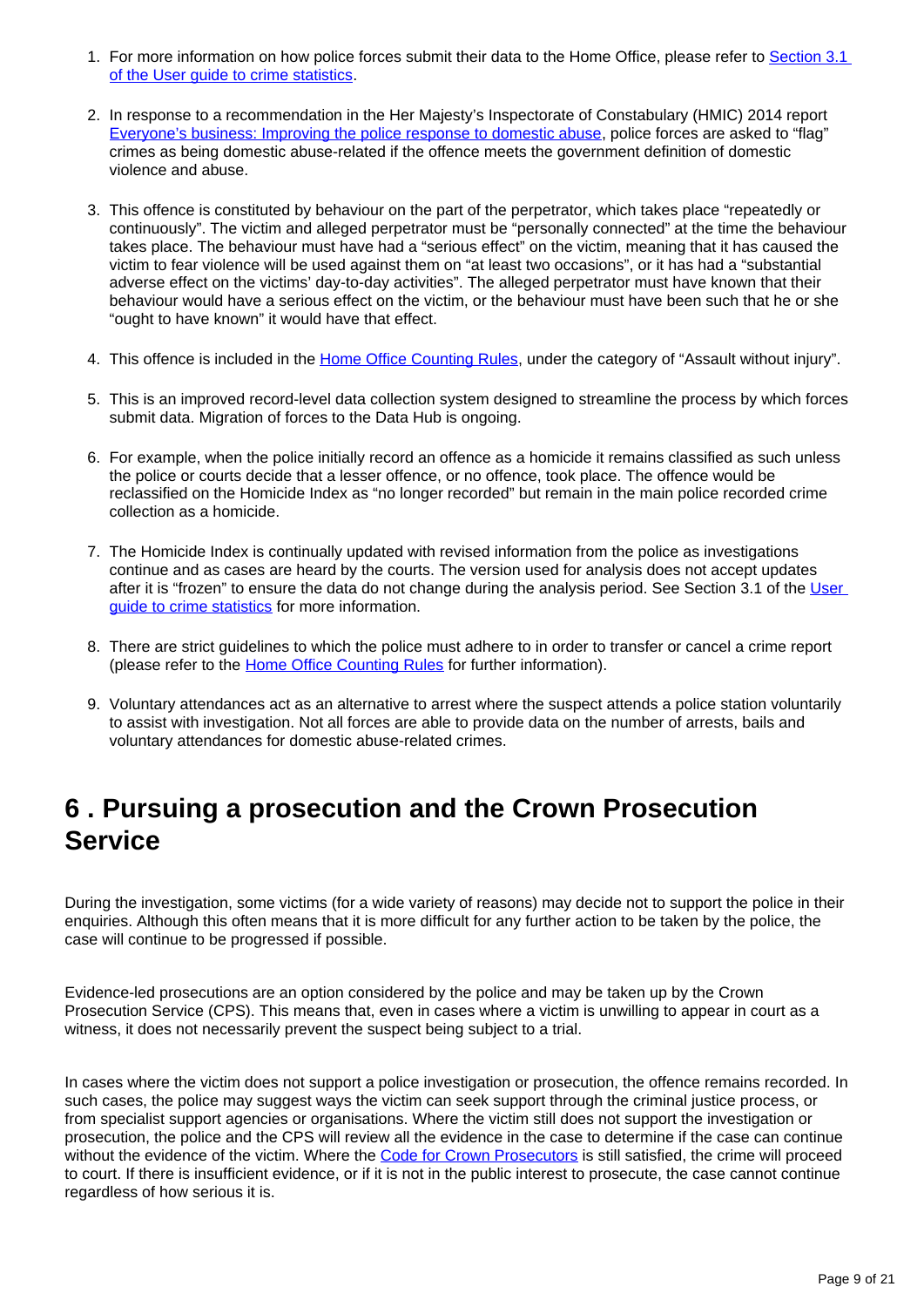To support a victim through the trial process, the CPS can ask the court to allow a victim or a witness in the case to use a variety of "special measures". These can include giving evidence behind screens or from another room or location using a video link. Where the case is reliant on the evidence of the victim, the CPS may ask the court to compel the witness to attend court by issuing a witness summons. However, this will only occur after the police have carried out a full risk assessment and detailed enquiries have been made with any specialist support agencies who are providing assistance to the victim.

The police can request advice from the CPS on domestic abuse cases before referring them to the CPS for charging<sup>1</sup>. The police may make a request for informal advice without submitting a file, which can take place in person or over the telephone. Informal advice is sought if the matter is straightforward and does not require the formal submission of papers. Such advice would be generic, on general points of law and not case specific. An appropriate audit trail is required for any case-specific enquiries and advice that the police may take in investigating a case.

## **The Crown Prosecution Service (CPS)**

The CPS is the principal prosecuting authority for England and Wales, acting independently in criminal cases investigated by the police and others. The CPS can only consider cases that are referred to them by the police or other investigators. Specifically, with regard to domestic abuse, the CPS:

- can advise the police during the early stages of investigations in more serious or complex cases
- decides which cases should be prosecuted after the cases have been referred to them by the police
- prepares cases and presents them at court using a range of in-house advocates, self-employed advocates or agents in court
- provides information, assistance and support to victims and prosecution witnesses including, where appropriate, by applying to the court for restraining orders to reduce the risk faced by victims of crime and their dependants

The [Code for Crown Prosecutors](http://www.cps.gov.uk/publications/code_for_crown_prosecutors/) sets out the principles to be followed by Crown Prosecutors when they make case decisions. The CPS does not determine guilt; this is a matter for the court to decide on the facts of a case as presented. The CPS aims to build the strongest possible cases on the available evidence to assist the jury in this task.

Police referrals to the CPS for a decision to charge a suspect are sometimes referred to as pre-charge receipts, and are the most frequent interaction between the police and the CPS. In some circumstances, a case referred to the CPS may require further evidence to be obtained before a charge decision can be made. If this is the case, the Prosecutor will advise the officer of the further material required to obtain a charging decision by way of a targeted and specific action plan.

Where the police believe that a domestic abuse case could proceed to charge, the decision to charge is made by the CPS and not the police.

CPS data are available through its Case Management System (CMS) and associated Management Information System (MIS)<sup>2</sup>. The CPS collects data to assist in the effective management of its prosecution functions and therefore does not collect data that constitute official statistics as defined in the [Statistics and Registration Service](http://www.legislation.gov.uk/ukpga/2007/18/contents)  [Act 2007.](http://www.legislation.gov.uk/ukpga/2007/18/contents)

CPS domestic abuse data are dependent upon lawyers and administrative staff correctly identifying applicable cases and flagging the case on the CMS. These data are accurate only to the extent that flags have been correctly applied.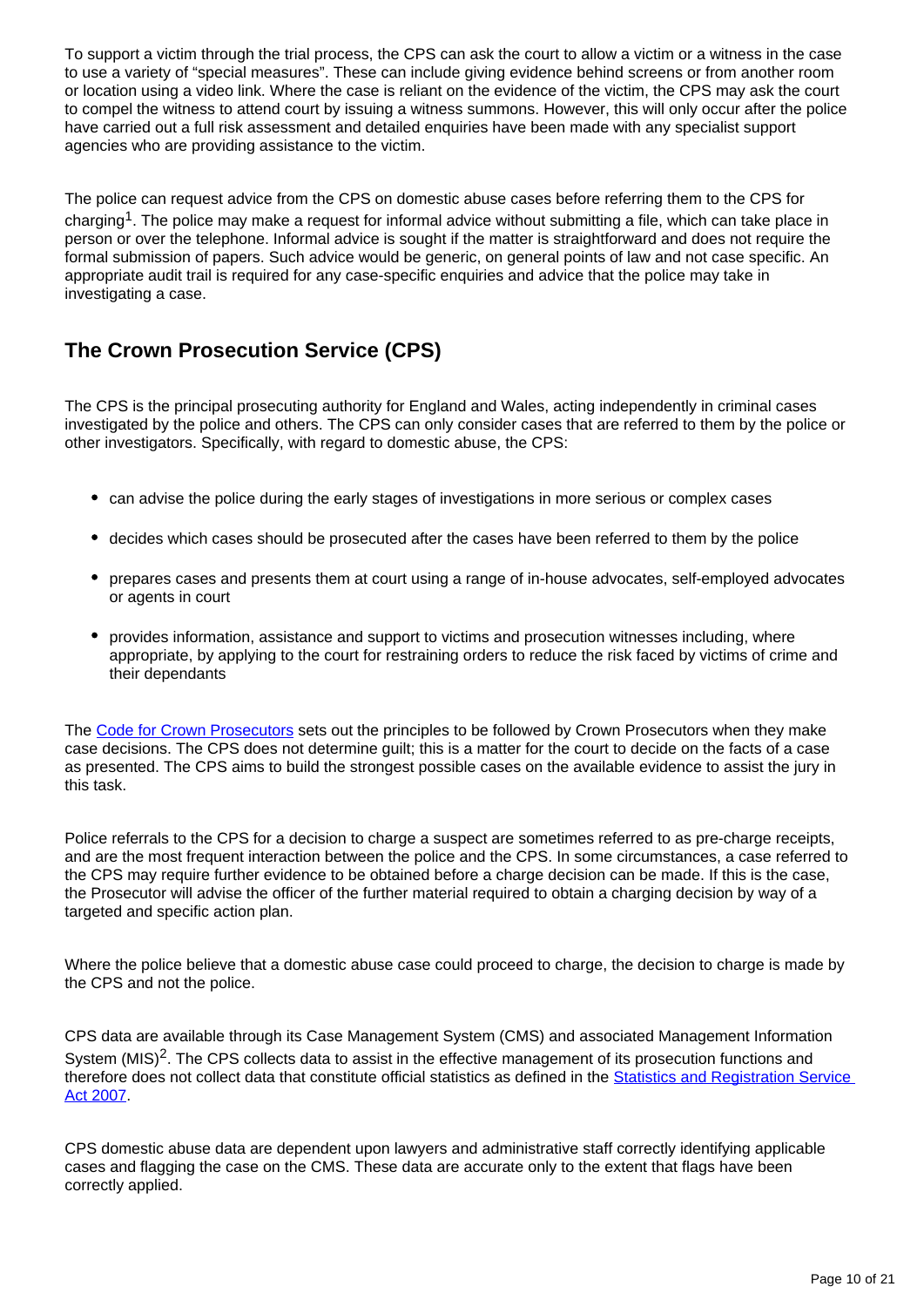For CPS data, a domestic abuse flag may be applied at the beginning of a case, or later in the prosecution process if a domestic abuse relationship becomes apparent. There is a time lag between every stage of the criminal justice process – from police referral to the CPS for charging, prosecution, conviction and sentencing. For example, a domestic abuse case could be referred to the CPS in one year, but a conviction may not be secured until a later year. As a result, the data presented in this release on referrals, prosecutions and convictions do not necessarily follow on from each other and caution should be taken when making comparisons<sup>3</sup>.

CPS data include both child and adult defendant and victim data. This does not strictly align with the government definition of domestic abuse, which only applies to those cases where both the victim and perpetrator are aged 16 years and over. CPS data also cover stalking and harassment offences flagged as domestic abuse-related, and controlling or coercive behaviour offences. The data also include offences involving the "disclosure of private sexual photographs and films with the intent to cause distress or anxiety", commonly referred to as "revenge porn". This was made a specific criminal offence in April 2015 $^4$ .

CPS pre-charge data covers those cases, by suspect, referred to the CPS by the police for a charging decision. The CMS data report the average number of calendar days since the first decision was sought by the police, to the date in which the last decision made was to charge. The data include those cases where the police were required to submit further evidence prior to a decision to charge being made. The data also include more serious complex cases including those involving a death, rape and serious sexual offences, child abuse, large-scale or long-term fraud, and cases with substantial or complex video or audio key evidence. These must all be referred to CPS area-based prosecutors.

It is not possible within the system to separately record the timeliness of cases subject to advice and further work before a charge decision was made and recorded as the last decision.

The data include all cases where the decision was made on the same day by CPS Direct, and cases that must be referred to CPS area-based prosecutors by way of face-to-face, telephone, or written advice and consultation with the police.

There can be a delay between the commencement of new offences and cases coming through to court. This is primarily as a result of the time it takes for an offence to be investigated, the police to assign an outcome, the prosecution, and to result in a completed court case.

### **Deciding that a prosecution should take place**

The [Code for Crown Prosecutors](http://www.cps.gov.uk/publications/code_for_crown_prosecutors/) sets out the conditions that must be met for a prosecution to take place<sup>5</sup>. There are two stages to this: the evidential stage and the public interest stage.

The evidential stage requires that the CPS must be satisfied that there is enough evidence to provide a realistic prospect of conviction against each defendant on each charge. This finding is based on the Prosecutor's objective assessment of the evidence. It must also be in the public interest to prosecute the offence and the offender. It means that an objective, impartial and reasonable jury, bench of magistrates or judge hearing a case alone, properly directed and acting in accordance with the law, is more likely than not to convict the defendant of the charge alleged. This is a different test from that applied by the criminal courts where a court may only convict if it is sure that the defendant is guilty.

In circumstances where a victim is not willing to support a prosecution, when considering public interest, prosecutors will give careful consideration to a number of factors. These can include the seriousness of the offence, the interests and safety of the victim, other family members and any children or other dependants, the culpability and maturity of the defendant, and any other factors that may present as relevant to public interest.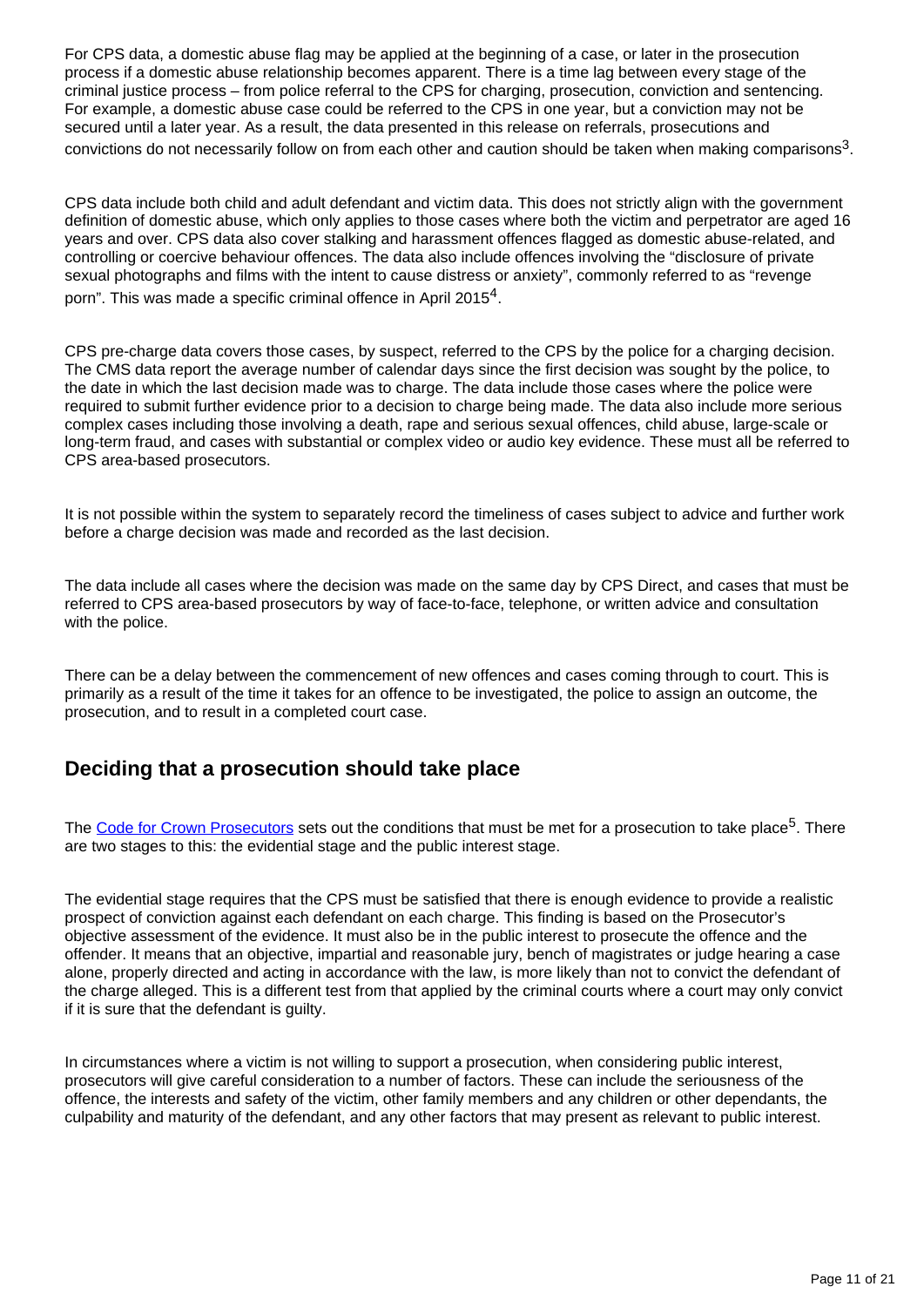In every case where there is sufficient evidence to justify a prosecution, prosecutors must go on to consider whether a prosecution is required in the public interest. A prosecution will usually take place unless the Prosecutor is satisfied that there are public interest factors tending against prosecution, which outweigh those tending in favour. In the case of domestic abuse, it will be rare for the public interest stage not to be met.

### **Ministry of Justice – controlling or coercive behaviour prosecutions and convictions**

Criminal justice outcomes data on controlling or coercive behaviour offences are available from the Ministry of Justice (MoJ).

Criminal court data are primarily published on a principal offences basis, meaning that where proceedings involve more than one offence, the principal offence is reported. The MoJ publishes [experimental data](https://www.gov.uk/government/collections/criminal-justice-statistics-quarterly) that show the combination of offences for which defendants were prosecuted.

MoJ data refer to a different time period to prosecutions data published by the CPS, and relate to the outcomes for offenders of controlling or coercive behaviour, rather than offences heard at a magistrates' court<sup>6</sup>. As a result, data from the CPS and MoJ are not directly comparable.

As with CPS data, there can be a delay between the commencement of new offences and cases coming through to court, primarily as a result of the time it takes for an offence to be investigated, the police to assign an outcome, the prosecution, and to result in a completed court case.

#### **Notes for: Pursuing a prosecution and the Crown Prosecution Service**

- 1. For more information, see [CPS Relations with the Police](http://www.cps.gov.uk/legal/a_to_c/cps_relations_with_the_police/).
- 2. The CPS collects data to assist in the effective management of its prosecution functions and therefore does not collect data that constitute official statistics as defined in the [Statistics and Registration Service](http://www.legislation.gov.uk/ukpga/2007/18/contents)  [Act 2007](http://www.legislation.gov.uk/ukpga/2007/18/contents).
- 3. Note the percentage of cases charged covers those domestic abuse cases, by suspect, forwarded to CPS during a given year for charging decisions and are not directly comparable in numbers with those prosecuted, which covers cases, by defendant, finalised during the same year. One defendant may have committed a number of offences, usually, although not exclusively, against one victim.
- 4. These offences are included within the offence category of "harassment" under the Home Office Counting [Rules](https://assets.publishing.service.gov.uk/government/uploads/system/uploads/attachment_data/file/845362/count-violence-nov-2019.pdf).
- 5. Additional information and support for prosecutors to enable them to make decisions in cases involving domestic abuse can be found in [Domestic Abuse Guidelines for Prosecutors.](https://www.cps.gov.uk/legal/d_to_g/domestic_abuse_guidelines_for_prosecutors/)
- 6. A defendant who appears before both magistrates' court and Crown Court may not do so within the same year, meaning for a given year convictions may exceed prosecutions or sentences may not equal convictions. Defendants who appear before both courts may be convicted at the Crown Court for a different offence to that for which they were originally proceeded against at magistrates' court.

## <span id="page-11-0"></span>**7 . Outcomes**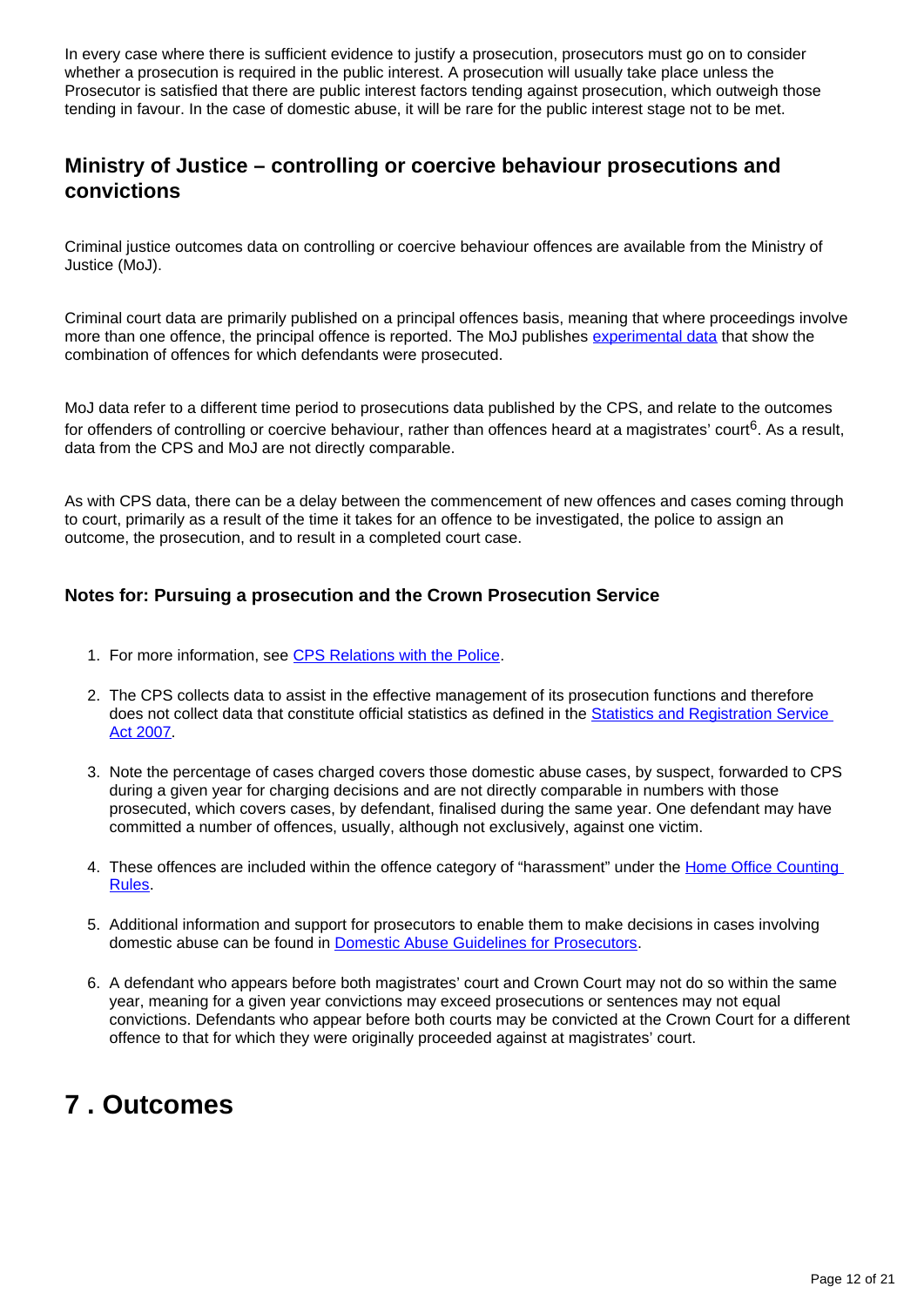### **Outcomes of charging decisions: prosecutions and convictions**

Once a prosecution has taken place, there are two main outcomes: the defendant is not convicted, or the defendant is convicted.

The CPS reviews every case they receive from the police. Review is a continuous process and prosecutors must take account of any change in circumstances that occurs as the case develops, including what becomes known of the defence case.

Where circumstances have changed, sometimes there is no longer a realistic prospect of conviction, or it may no longer be in the public interest to prosecute. In those circumstances a case may be discontinued, that is, stopped from proceeding further.

If the defendant pleads guilty or is found guilty by a jury, they will be sentenced by the judge or by the magistrates.

Regardless of whether the defendant is convicted or not, the court can make a restraining order in appropriate cases.

Data on prosecutions, convictions, and other outcomes of charging decisions are provided by the Crown [Prosecution Service \(CPS\).](https://www.ons.gov.uk/peoplepopulationandcommunity/crimeandjustice/articles/howdomesticabusedataarecapturedthroughthecriminaljusticesystem/2019-11-25#pursuing-a-prosecution-and-the-crown-prosecution-service) These data include reasons for non-convictions. Prosecutions data cover domestic abuse-related cases, by defendant, finalised during a specified year<sup>1</sup>.

Data showing the sex of defendants are held in the CPS Management Information System, however, the records are not always complete. The sex of the defendant is unknown in some cases and may not be recorded in others.

#### **Domestic violence remedy orders**

The Ministry of Justice are responsible for publishing data from the family courts (with data collected by Her Majesty's Courts and Tribunals Service through the FamilyMan database) which include orders to prevent domestic violence.

Two types of domestic violence remedy order can be granted by the family courts:

- a non-molestation order, which can either prohibit particular behaviour or general molestation by someone who has previously been violent towards the applicant and/or any relevant children
- an occupation order, which can define or regulate rights of occupation of the home by the parties involved

Breaches of non-molestation orders made by the family courts are classified as a criminal offence. It is not possible to compare across applications and orders, because they do not refer to the same cohort of cases.

### **Domestic violence disclosure scheme (Clare's Law)**

The [domestic violence disclosure scheme](https://www.gov.uk/government/publications/domestic-violence-disclosure-scheme-pilot-guidance) (DVDS, commonly known as Clare's Law<sup>2</sup>) was brought into effect in March 2014. The scheme has two routes: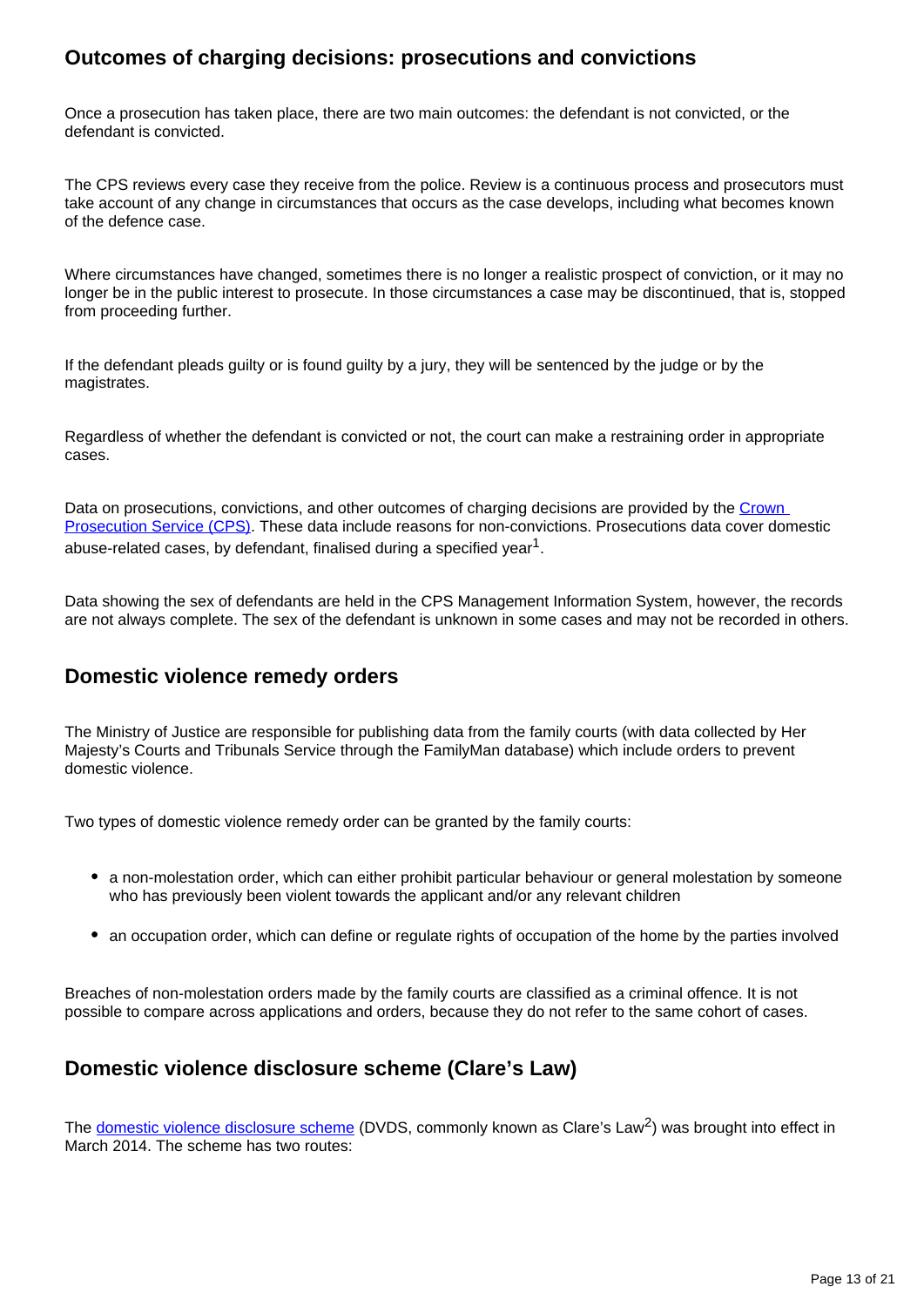- "right to ask": this enables someone to ask the police about a partner's previous history of domestic violence or violent acts
- "right to know": the police can proactively disclose information in prescribed circumstances

Every request under the DVDS is thoroughly checked by a panel made up of police, probation services and other agencies to ensure information is only passed on where it is deemed lawful, proportionate and necessary.

Individual processes in place across forces for considering and approving applications may vary. Trained police officers and advisers are then on hand to support victims through the difficult and sometimes dangerous transitional period.

### **Domestic violence protection orders (DVPOs) and domestic violence protection notices (DVPNs)**

[DVPOs and DVPNs](https://www.app.college.police.uk/app-content/major-investigation-and-public-protection/domestic-abuse/arrest-and-other-positive-approaches/domestic-violence-protection-notices-and-domestic-violence-protection-orders/) were introduced across all 43 police forces in England and Wales on 8 March 2014. A DVPO is a civil order that provides protection to victims by enabling the police and magistrates' courts to put in place protective measures in the immediate aftermath of a domestic violence incident. A DVPO is often used where there is insufficient evidence to charge a perpetrator and provide protection to a victim via bail conditions.

A DVPN is the initial notice issued by the police to provide emergency protection to an individual believed to be the victim of domestic violence. This notice, which must be authorised by a police superintendent, contains prohibitions that effectively prevent the suspected perpetrator from returning to the victim's home or otherwise contacting the victim. A DVPN may be issued to a person aged 18 years and over if the police superintendent has reasonable grounds for believing that:

- the individual has been violent towards an associated person
- the individual has threatened violence towards an associated person
- the DVPN is necessary to protect that person from violence or a threat of violence by the intended recipient of the DVPN

A DVPO can prevent the perpetrator from returning to a residence and from having contact with the victim for up to 28 days. An application for a DVPO by the police to a magistrates' court should be completed within 48 hours of the DVPN being served on the perpetrator.

Data are included in the release on the number of DVPOs and DVPNs which are applied for, and the number which are granted<sup>3</sup>. DVPOs are granted by a magistrate, whereas DVPNs can be approved by a police superintendent; this may explain any disparity seen between the approval of DVPNs and DVPOs.

#### **Notes for: Outcomes**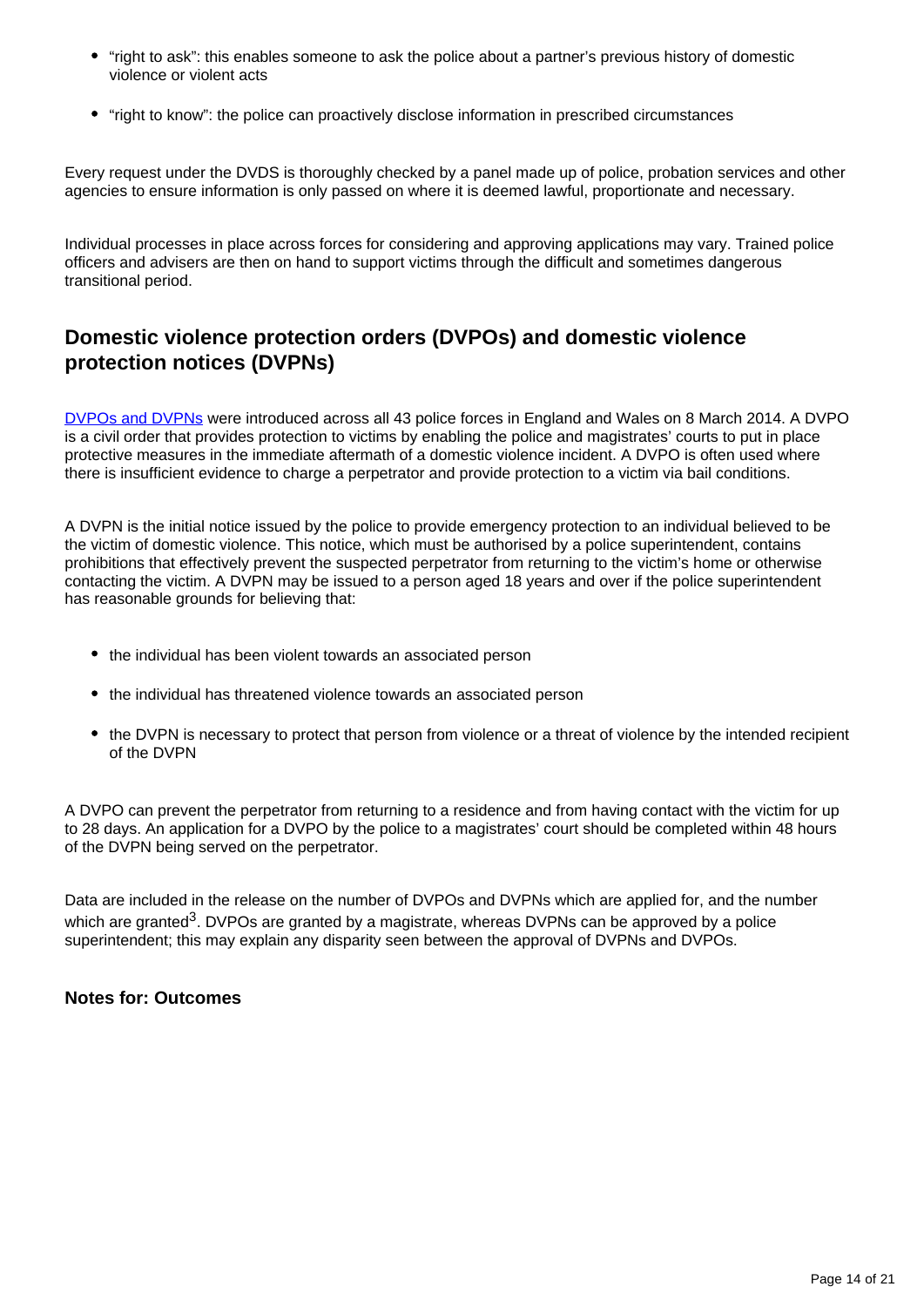- 1. A defendant who appears before both magistrates' court and Crown Court may not do so within the same year, meaning for a given year convictions may exceed prosecutions or sentences may not equal convictions. Defendants who appear before both courts may be convicted at the Crown Court for a different offence to that for which they were originally proceeded against at magistrates' court.
- 2. This initiative was named after Clare Wood who was murdered by her ex-boyfriend in 2009, who unbeknown to her had a record of violence against women.
- 3. Not all forces are able to provide data on the number of DVPOs and DVPNs which are applied for, and the number which are granted.

## <span id="page-14-0"></span>**8 . Comparing data sources across the criminal justice system**

It is important to note that the data collected and reported throughout the release are not directly comparable between stages. This is because they are collected on different bases (for example, victims, crimes, suspects or defendants) and may not cover the same cohort because of variation in the time taken for cases to progress through the system.

Statistics on domestic abuse are produced separately by a number of different organisations in England and Wales. When taken in isolation, these statistics may not provide the context required by users to enable them to understand the national and local picture of domestic abuse.

Although these datasets are not directly comparable, bringing the data together in the [Domestic abuse and the](https://www.ons.gov.uk/peoplepopulationandcommunity/crimeandjustice/articles/domesticabuseandthecriminaljusticesystemenglandandwales/november2020)  [criminal justice system](https://www.ons.gov.uk/peoplepopulationandcommunity/crimeandjustice/articles/domesticabuseandthecriminaljusticesystemenglandandwales/november2020) publication allows us to provide a picture of the level of attrition through the criminal justice system.

Data from the Crime Survey for England and Wales (CSEW) should not be viewed in isolation. The estimates from the survey show a higher level of domestic abuse, in terms of the number of victims, than other data sources. They also show that many victims will not report the abuse they have experienced to the police. Therefore, while the CSEW provides the best available estimate of trends in the prevalence of domestic abuse, they may not match trends in administrative data sources. The CSEW cannot be used to make any inferences about demands on the police, the criminal justice system's response to perpetrators, or service provision.

Many incidents of domestic abuse do not come to the attention of the police, which is why the estimated number of victims can be higher than the number of police recorded incidents and crimes. Of those incidents that are recorded, many will fall short of notifiable offences and are therefore not recorded as crimes.

Changes seen in police recorded crime data can be affected by a range of different practices, including police forces improving their identification and recording of domestic abuse incidents as crimes, and an increased willingness by victims to come forward and report these crimes. As such, data held by the police can only provide a partial picture of the actual level of domestic abuse experienced.

It is necessary to look at the data presented in this release in its entirety since each individual stage of the system is, in part, influenced by activity at a prior stage. In particular, improving the police's ability to investigate, solve, and support the Crown Prosecution Service (CPS) in prosecuting domestic abuse cases is dependent upon understanding and improving many elements of domestic abuse investigations.

Furthermore, cases may drop out at any stage of the process. The different datasets included in this release do not relate to the same cases given the different timescales and reference periods used to collect the data. Data can be based on offences, victims, suspects or defendants and can also vary in the way that cases are identified.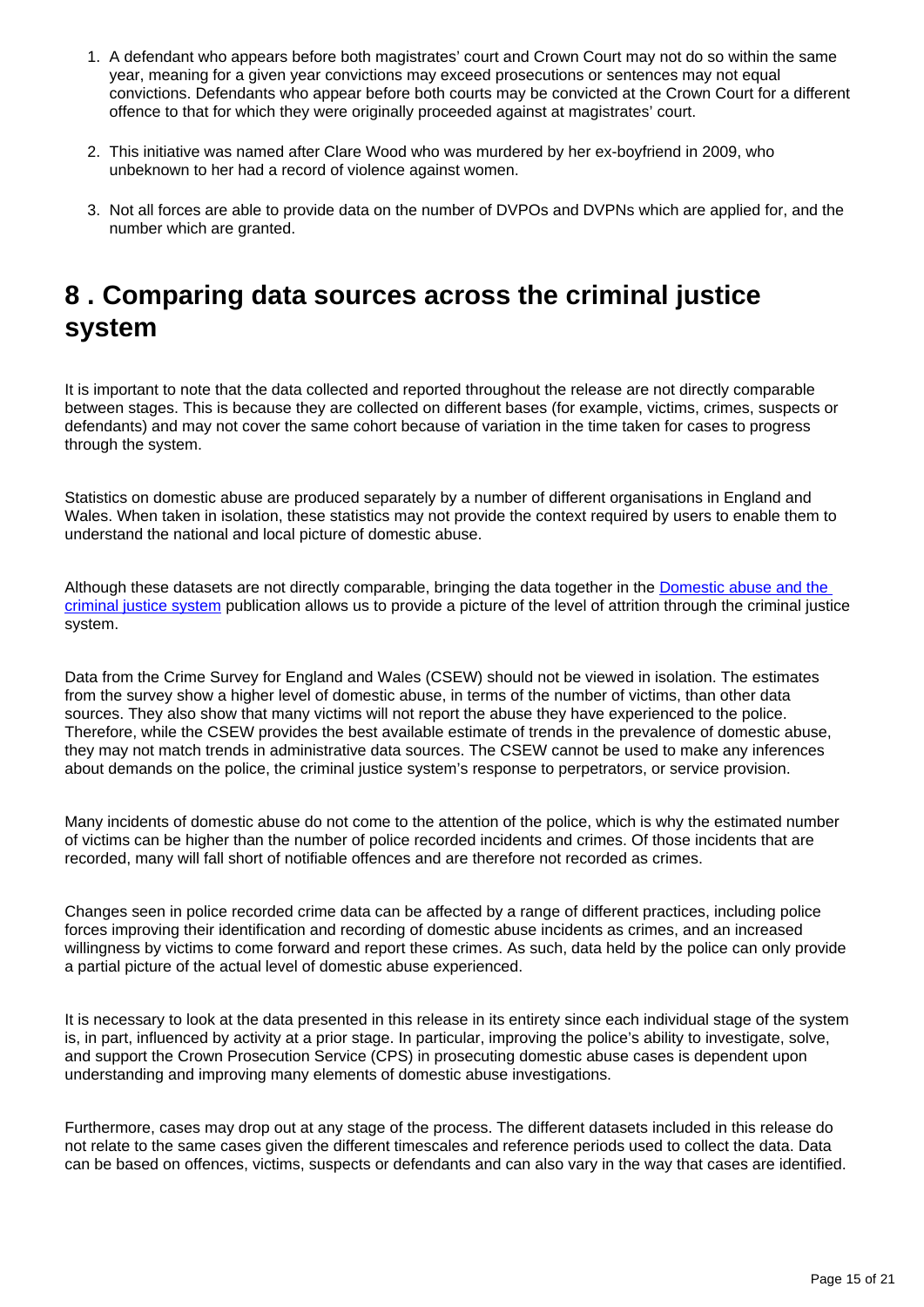These factors, together with the time lag between the stages in the criminal justice process, mean that data discussed at each stage of the criminal justice process do not refer to the same cohort of cases and so direct comparisons cannot be made across sources<sup>1</sup>. Throughout the release, caveats are provided to make it clear where a comparison can be made and where it may be more difficult or not possible to directly compare data sources.

#### **Notes for: Comparing data sources across the criminal justice system**

1. For example, a case reported to the police in one year may not appear with an outcome until after investigation the next year, or a case with a prosecution outcome in one year may have been initially reported to the police in a previous year.

## <span id="page-15-0"></span>**9 . Glossary**

### **Arrest**

The taking or keeping of a person in custody by legal authority, especially in response to a criminal charge.

#### **Bail**

Pre-charge bail is the temporary release of a person while further investigations are conducted or more evidence is sought. Post-charge bail is the temporary release of an accused person while awaiting trial.

## **Charged**

Cases where the Crown Prosecution Service's decision was to charge.

### **Combined incident and crime data**

Domestic abuse police incidents and domestic abuse-related crimes combined, providing the total demand on police. This is used to calculate a combined incident and crime rate for domestic abuse and the proportion of domestic abuse incidents that were recorded as crimes.

### **Controlling or coercive behaviour**

Controlling behaviour is a range of acts designed to make a person subordinate and/or dependent by isolating them from sources of support, exploiting their resources and capacities for personal gain, depriving them of the means needed for independence, resistance and escape, and regulating their everyday behaviour. Coercive behaviour is a continuing act or a pattern of acts of assault, threats, humiliation and intimidation or other abuse that is used to harm, punish or frighten their victim.

## **Convictions**

Cases where the defendant was convicted following a prosecution, comprising: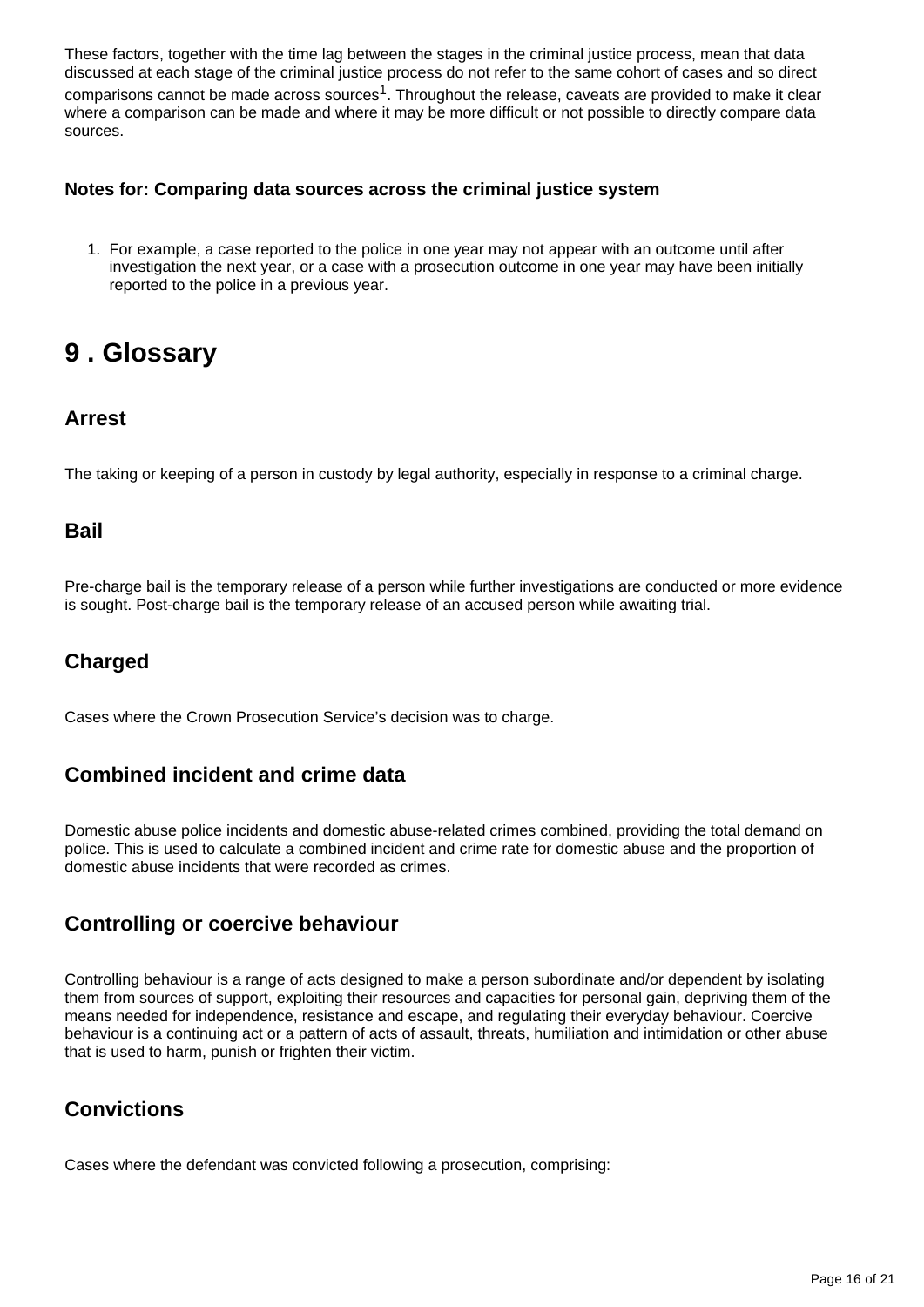- conviction after trial: cases in which the defendant pleaded not guilty, but was convicted after the evidence is heard
- guilty plea: where the defendant pleaded guilty
- proof in absence: cases comprising of lesser offences which were heard by the court in the absence of the defendant

#### **Domestic abuse-related crimes**

Incidents of domestic abuse that resulted in a crime being recorded by the police and are included in police recorded crime. These can also be referred to as domestic abuse-related offences. Domestic abuse-related crimes can be added to domestic abuse incidents to create a total picture of the demand that domestic abuse puts on the police.

#### **Domestic abuse police incidents**

Incidents of domestic abuse that were reported to the police, but following investigation, do not amount to a crime or offence according to the National Crime Recording Standards. These can be added to domestic abuse-related crimes to create a total picture of the demand that domestic abuse puts on the police.

#### **Domestic homicides**

Any homicide where the relationship between the victim (aged 16 years or over) and the perpetrator falls into one of the following categories:

- spouse
- cohabiting partner
- boyfriend or girlfriend
- ex-spouse, ex-cohabiting partner or ex-boyfriend or girlfriend
- adulterous relationship
- lover's spouse
- son or daughter or parent (including step and adopted relationships)
- brother or sister
- other relatives

### **Domestic violence disclosure scheme or Clare's Law (DVDS)**

These schemes give members of the public a formal mechanism to make enquiries about an individual who they are in a relationship with, or who is in a relationship with someone they know, where there is a concern that the individual may be violent towards their partner. The scheme has two routes: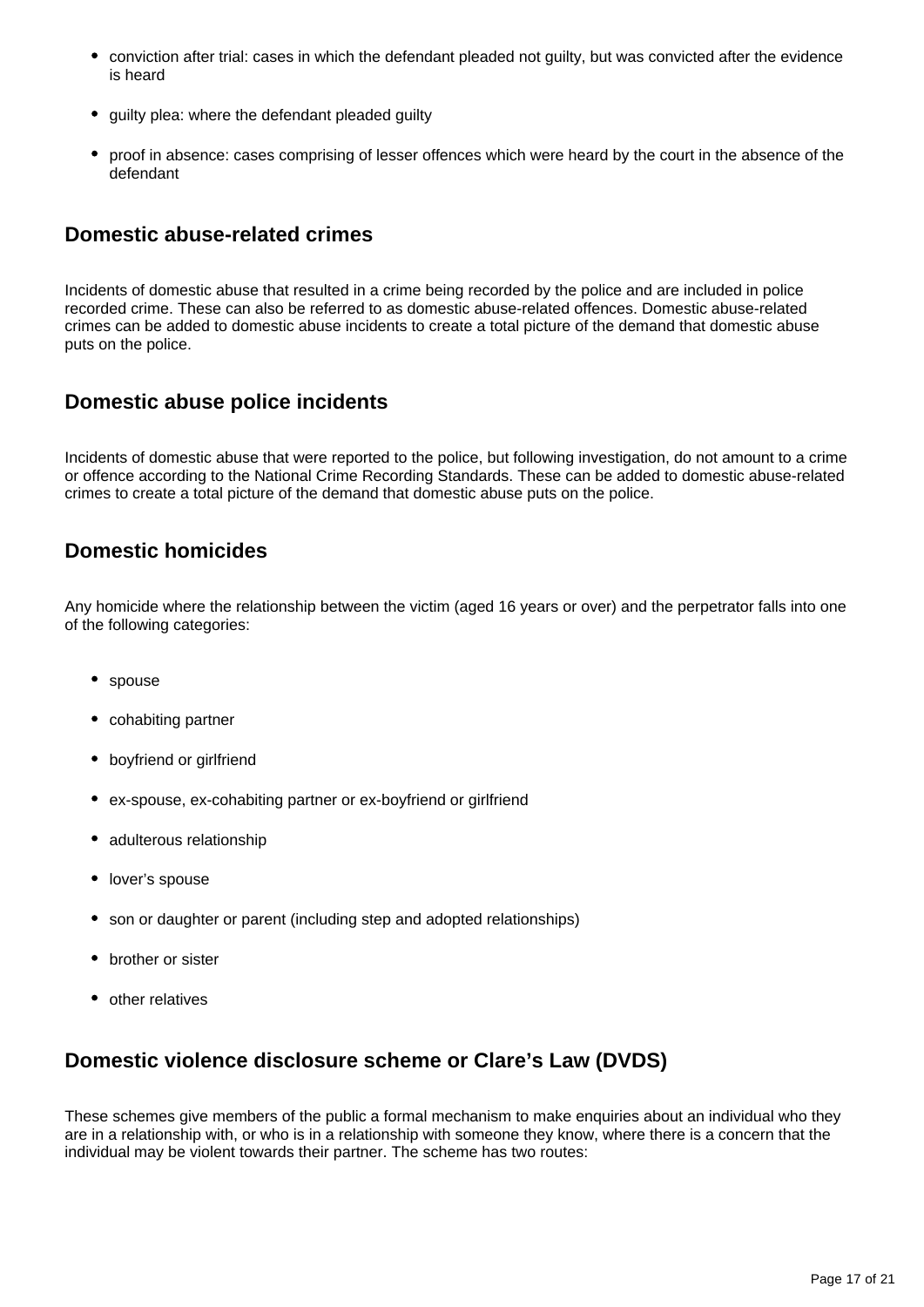- "right to ask": this enables someone to ask the police about a partner's previous history of domestic violence or violent acts; a precedent for such a scheme exists with the Child Sex Offender Disclosure Scheme
- "right to know": the police can proactively disclose information in prescribed circumstances

### **Domestic violence protection notice (DVPN)**

The initial notice issued by the police to provide emergency protection to an individual believed to be the victim of domestic violence. This notice, which must be authorised by a police superintendent, contains prohibitions that effectively prevent the suspected perpetrator from returning to the victim's home or otherwise contacting the victim.

### **Domestic violence protection order (DVPO)**

This response can prevent the perpetrator from returning to a residence and from having contact with the victim for up to 28 days.

#### **Independent domestic violence advisors (IDVAs)**

An IDVA is a professionally qualified, specialist domestic abuse worker, who supports high-risk victims of domestic abuse. High-risk cases are determined using the Domestic Abuse, Stalking and Honour-Based Violence (DASH) Risk Identification Checklist, professional judgement and where repeat incidents are occurring.

#### **Multi-agency risk assessment conferences (MARACs)**

A MARAC is a meeting where information is shared on the highest-risk domestic abuse cases between representatives of local police, health, child protection, housing practitioners, independent domestic violence advisors, probation and other specialists from the statutory and voluntary sectors.

#### **No prosecution**

Cases where the Crown Prosecution Service's decision was not to prosecute, for evidential or public interest reasons.

#### **Non-convictions**

The outcomes of all completed prosecutions where the defendant was not convicted, comprising the following: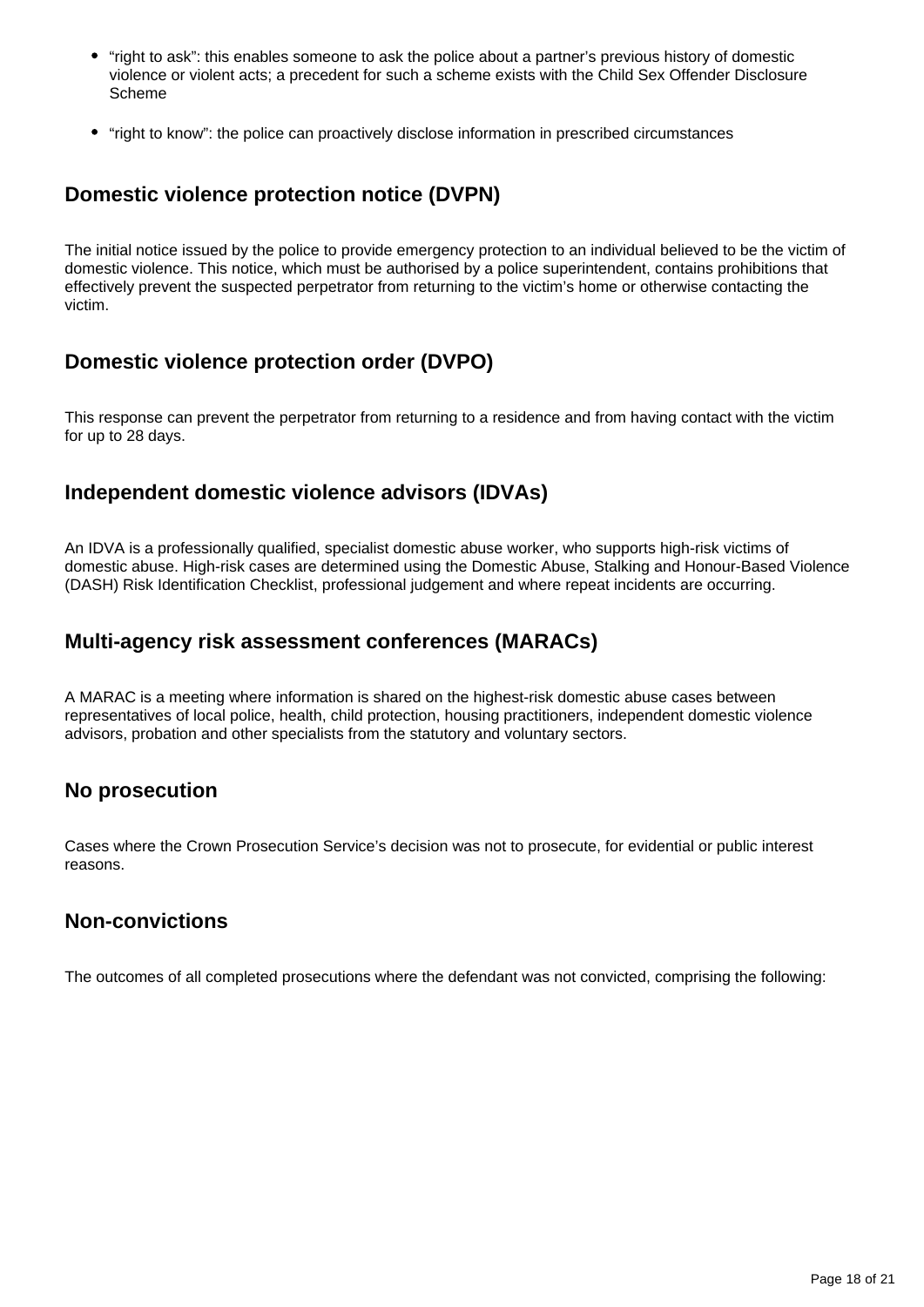- discontinued and withdrawn: cases where consideration of the evidence and of the public interest led the Crown Prosecution Service to discontinue proceedings at any time before the start of the trial – included here are cases formally discontinued in advance of the hearing, those in which no evidence was offered and those withdrawn at court; also included are cases in which the defendant was bound over to keep the peace
- acquitted or dismissed after full trial: cases in which the defendant pleaded not guilty and proceedings were either dismissed by the magistrates or acquitted by a jury at the Crown Court after hearing the defence case
- administratively finalised: see definition for post-charge administrative finalisation
- discharged committals: committal proceedings in which the defendant is discharged; following a discharge a case can be reinstated

### **Other pre-charge decision**

Cases where the outcome of the charging decision has not been recorded or is undefined.

#### **Out of court disposal**

Cases where a caution, conditional caution, reprimand or final warning has been given or where the offence has been taken into consideration in relation to other charges.

#### **Police outcomes**

These data are based on the full outcomes framework<sup>1</sup> introduced in April 2014. This new outcomes framework allows every crime recorded by the police to be given a detailed outcome, showing how the police deal with crimes (including crimes that are still under investigation).

#### **Post-charge administrative finalisation**

Cases where the defendant has been charged may be administratively finalised at the prosecution stage. Postcharge administrative finalisation may occur when prosecution cannot proceed because a defendant has failed to appear at court and a Bench Warrant has been issued for his or her arrest, or the defendant has died, or is found unfit to plead, or where proceedings are adjourned indefinitely. If the police trace a missing defendant then proceedings can continue.

#### **Pre-charge administrative finalisation**

For some cases referred to the CPS for a pre-charge decision, no legal decision is made and instead the case is administratively finalised. Reasons for pre-charge administrative finalisation include:

- the CPS have asked the police to provide further information where there is insufficient evidence to make a charging decision
- the CPS have advised the police to charge but the suspect has not been charged because the suspect has not answered police bail or cannot be located
- where the case has been returned to the police, with or without a lawyer's advice and/or actions, and the police decide to take no further action on the allegation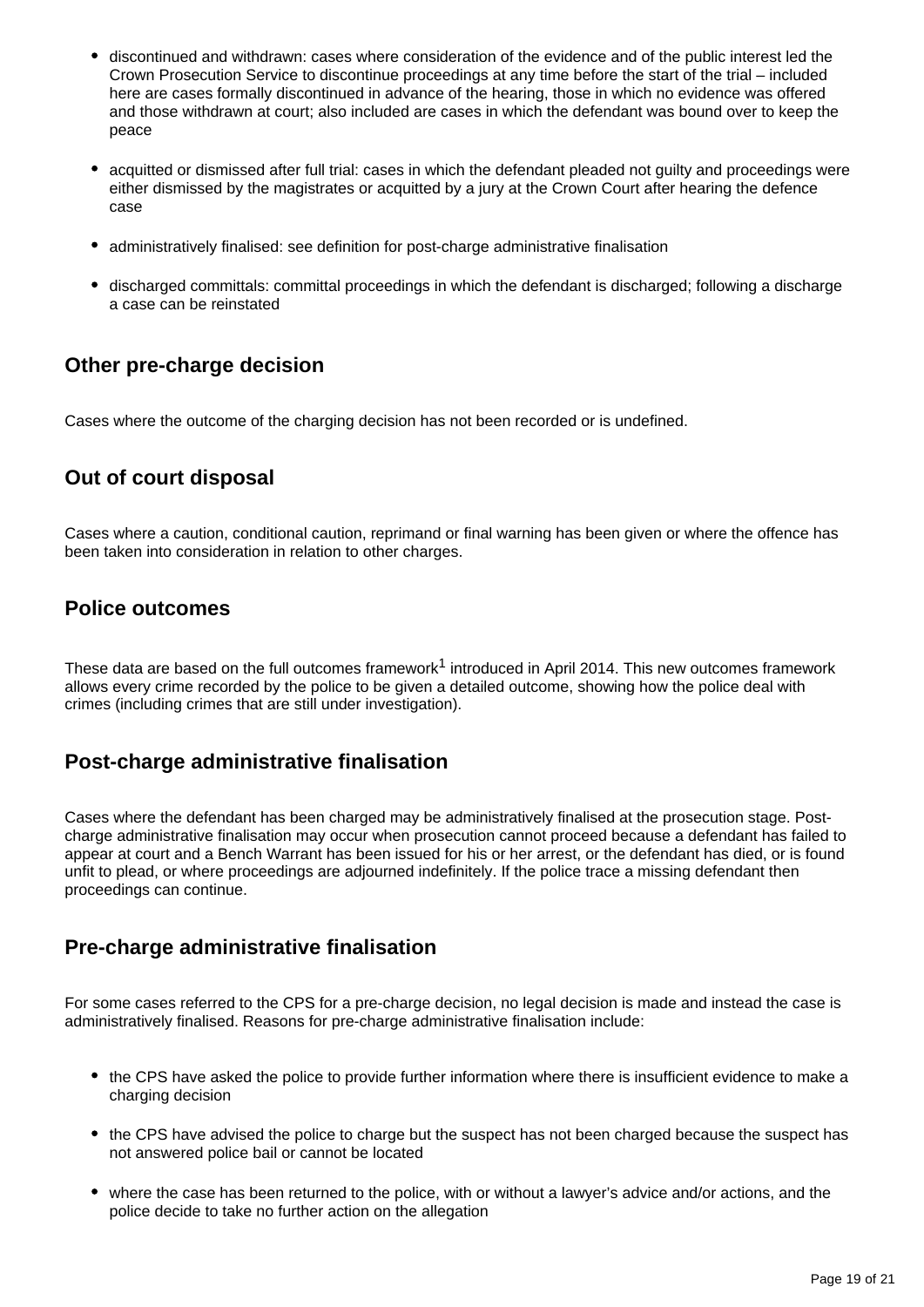Administratively finalised decisions are not legal decisions and may not be the end of the case.

### **Pre-charge decisions**

Of all the suspects referred by the police, pre-charge decisions are those where the CPS has completed making a decision on whether to charge, take no further action, recommend an out of court decision, administratively finalise or "other".

#### **Pre-charge receipts**

The number of suspects referred by the police to the CPS for a charging decision.

#### **Prevalence rate**

The percentage of people aged 16 to 74 years who reported they had experienced any form of domestic abuse in the last year in the Crime Survey for England and Wales (CSEW). This prevalence rate is used to produce estimates of the number of victims of domestic abuse, as reported in the CSEW.

#### **Prosecutions**

All cases where the defendant(s) were charged, summonsed in court, or charged by way of a postal requisition during the period. This includes those proceeding to a trial or guilty plea, those discontinued and those which could not proceed.

### **Reasons for non-conviction**

Reasons for non-conviction comprise the following:

- acquittals after trial: the defendant is found not guilty by the magistrates or jury after a contested hearing in which the defence is called on to present its case
- victim issues: this could be where a victim supports the prosecution case but fails to attend, refuses to be called, refuses to give evidence as a witness or withdraws a complaint; this could also be where the evidence of the victim fails to support the prosecution of the defendant, including issues of credibility leading to a non-conviction outcome, but the victim has not retracted
- administrative finalisations: see definition for post-charge administrative finalisation
- all other reasons: includes conflict of evidence or an essential legal element missing

#### **Notes for: Glossary**

1. See [section 1 of Crime Outcomes in England and Wales 2019 to 2020](https://www.gov.uk/government/statistics/crime-outcomes-in-england-and-wales-2019-to-2020) for more information.